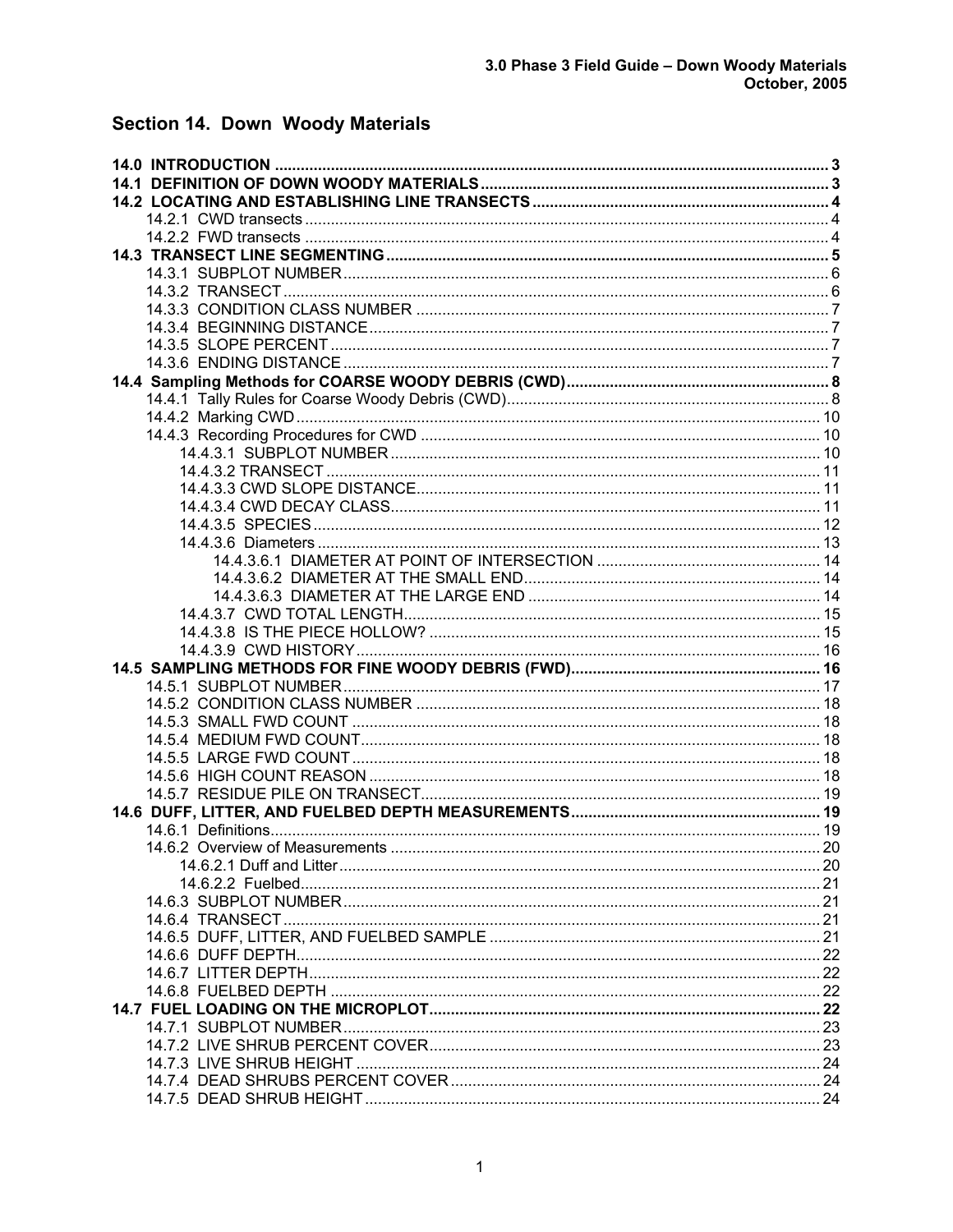# 3.0 Phase 3 Field Guide - Down Woody Materials<br>October, 2005

| 14.7.7 LIVE HERBS HEIGHT     | 25 |
|------------------------------|----|
|                              | 25 |
| 14.7.9 DEAD HERBS HEIGHT     | 25 |
|                              | 26 |
|                              | 26 |
|                              |    |
|                              | 27 |
|                              |    |
| 14.8.4 PILE SHAPE            | 28 |
| 14.8.5 PILE LENGTH 1         | 28 |
|                              | 28 |
| 14.8.7 PILE WIDTH 1          | 28 |
| 14.8.8 PILE WIDTH 2          | 29 |
| 14 8 9 PII F HFIGHT 1        | 29 |
| 14 8 10 PII F HFIGHT 2       | 29 |
| 14.8.11 PILE DENSITY         | 29 |
| <b>14.9 ACKNOWLEDGEMENTS</b> | 30 |
| <b>APPENDIX. DATA SHEETS</b> | 31 |
|                              |    |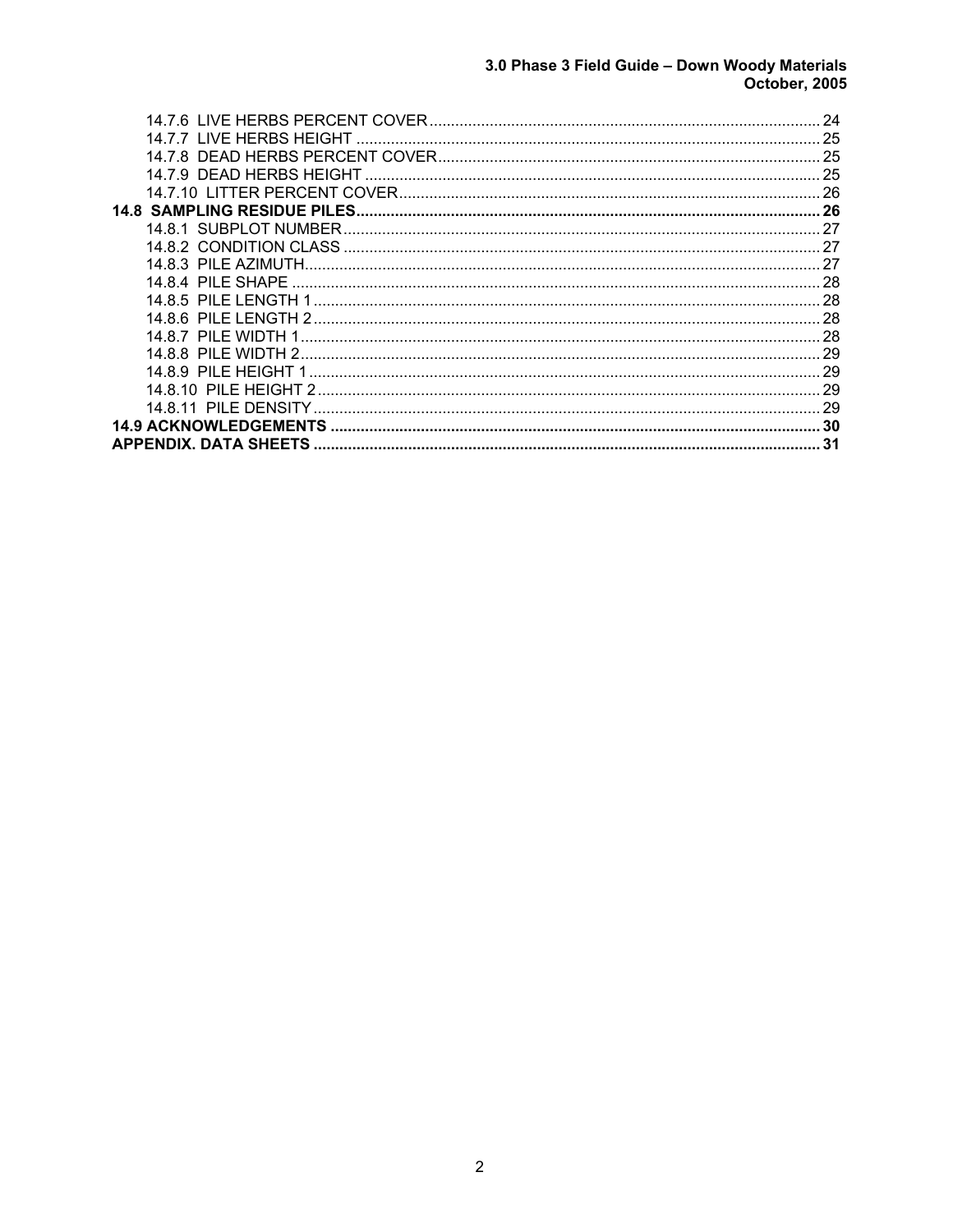# **14.0 INTRODUCTION**

Down woody materials (DWM) are an important component of forest ecosystems across the country. DWM is dead material on the ground in various stages of decay. Wildlife biologists, ecologists, mycologists, foresters, and fuels specialists are some of the people interested in DWM because it helps describe the:

- Quality and status of wildlife habitats.
- Structural diversity within a forest.
- Fuel loading and fire behavior.
- Carbon sequestration the amount of carbon tied up in dead wood.
- Storage and cycling of nutrients and water important for site productivity.

Down woody components and fuels estimated by the FIA program are: coarse woody, fine woody, litter, herb/shrubs, slash, duff, and fuelbed depth. Any crew member can learn to collect down woody materials data. If untrained members of the crew are available to help, they can locate, measure, and flag transect lines and record the condition class information for the transect segments.

DWM is only sampled in accessible forest conditions intersected by the transect. If a transect crosses a nonforest condition, the boundaries of the condition are recorded (see section 14.3) but no DWM or fuels measurements are taken along this portion of the transect. The majority of DWM in the inventory is sampled using the line intersect sampling method (also called planar intercept method). In this method, transects are established, and individual pieces of CWD or FWD are tallied if the central axis of the piece is intersected by the plane of the transect. In addition, each piece must meet specified dimensions and other criteria before being selected for tally. Special procedures apply when a CWD piece lays across a condition class boundary (section 14.2). Transects will always be used to sample FWD. Transects will be used to sample CWD when crews are able to see and measure individual pieces.

The line intersect method is not practical for sampling CWD when it is part of machine-piled windrows or slash piles, or part of log "jumbles" at the bottom of steep-sided ravines. In these situations, individual pieces are impractical to tally separately and are labeled as "residue piles". A different sampling method is used to tally and measure CWD residue piles (see section 14.8, Sampling Residue Piles).

Note: This indicator is CORE OPTIONAL on all phase 2 plots.

# **14.1 DEFINITION OF DOWN WOODY MATERIALS**

CWD – In this inventory, CWD includes downed, dead tree and shrub boles, large limbs, and other woody pieces that are severed from their original source of growth and on the ground. CWD also includes dead trees (either self-supported by roots, severed from roots, or uprooted) that are leaning > 45 degrees from vertical. Also included are non-machine processed round wood such as fence posts and cabin logs. For multi-stemmed woodland trees such as juniper, only tally stems that are dead, detached, and on the ground; or dead and leaning > 45 degrees from vertical.

CWD does not include:

- 1. Woody pieces < 3.0 inches in diameter at the point of intersection with the transect.
- 2. Dead trees leaning 0 to 45 degrees from vertical.
- 3. Dead shrubs, self-supported by their roots.
- 4. Trees showing any sign of life.
- 5. Stumps that are rooted in the ground (i.e., not uprooted).
- 6. Dead foliage, bark or other non-woody pieces that are not an integral part of a bole or limb. (Bark attached to a portion of a piece is an integral part).
- 7. Roots or main bole below the root collar.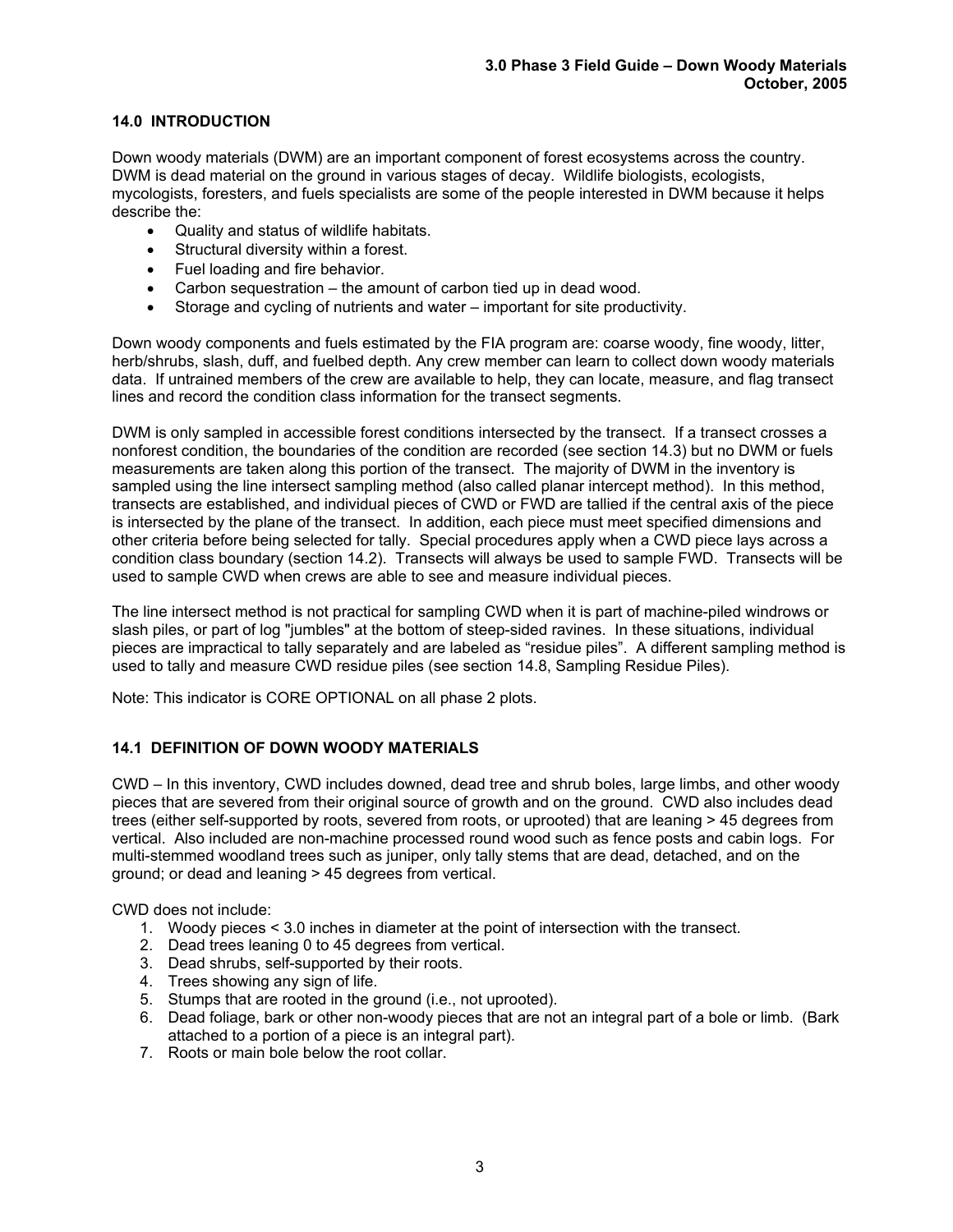FWD – In this inventory, FWD includes downed, dead branches, twigs, and small tree or shrub boles that are not attached to a living or standing dead source. FWD can be connected to a larger branch, as long as this branch is on the ground and not connected to a standing dead or live tree. Only the woody branches, twigs, and fragments that intersect the transect are counted. FWD can be connected to a down, dead tree bole or down, dead shrub. FWD can be twigs from shrubs and vines. FWD must be no higher than 6 feet above the ground to be counted.

## FWD does not include:

- 1) Woody pieces  $\geq 3.0$  inches in diameter at the point of intersection with the transect.
- 2) Dead branches connected to a live tree or shrub; or to a standing dead tree or dead shrub.
- 3) Dead foliage (i.e., pine or fir needles, or leaf petioles).
- 4) Bark fragments or other non-woody pieces that are not an integral part of a branch, twig, or small bole.
- 5) Small pieces of decomposed wood (i.e., chunks of cubical rot)

# **14.2 LOCATING AND ESTABLISHING LINE TRANSECTS**

Transects are established on each subplot if the subplot center is accessible (i.e., not census water, access denied, or hazardous), and there is at least one forest land condition class mapped within the 24.0 foot radius subplot (CONDITION CLASS STATUS = 1). Transects begin at the subplot center and extend 24.0 feet to the edge of the subplot. The location of condition class boundaries are recorded along the transect. It is extremely important to lay out the transect in a straight line to avoid biasing the selection of pieces and to allow the remeasurement of transect lines and tally pieces for future change detection.

Transect lines should be marked with a pin or small piece of flagging at the end of the line (24.0 feet, horizontal distance) to help the QA staff identify the path of the transect during the check-plot procedure. Because the tolerance for the transect azimuth is  $+/$ - 2 degrees, the line might have been laid down in a slightly different direction from the check-plot crew. This could affect the location of diameter measurements for CWD pieces as well as identifying whether a CWD piece is a valid tally piece. It is also helpful to mark the point where the FWD transect begins (14 feet, slope distance).

#### 14.2.1 CWD transects

Three transects are established that originate at the subplot center and extend out 24.0 feet horizontal distance (the radius of the subplot) at azimuths of 30, 150, 270 degrees (Figure 14-1). This transect configuration was chosen to avoid sampling bias on sloped land, where it is possible that CWD may be oriented in one direction. This configuration of transects should pick up CWD logs that are lying parallel to the slope, perpendicular to the slope, and across slope.

#### 14.2.2 FWD transects

One transect is established on each subplot, along the 150 degree azimuth. FWD is tallied within 3 size classes. Because FWD is generally present in higher densities, a shorter transect will pick up an acceptable amount of tally. The transect begins at 14 feet (slope distance) from the subplot center and extends out either 6 or 10 feet (slope distance) depending on the FWD size class, as follows:

|                        |                   |                       | <b>Transect length</b> | <b>Transect location</b> |
|------------------------|-------------------|-----------------------|------------------------|--------------------------|
| <b>Category of FWD</b> | <b>Size Class</b> | Diameter range        | (slope distance)       | (slope distance)         |
| Small FWD              |                   | 0 in to $0.24$ in     | 6 feet                 | 14 to 20 feet            |
| Medium FWD             | 2                 | $0.25$ in to $0.9$ in | 6 feet                 | 14 to 20 feet            |
| Large FWD              | 3                 | 1.0 in to $2.9$ in    | 10 feet                | 14 to 24 feet            |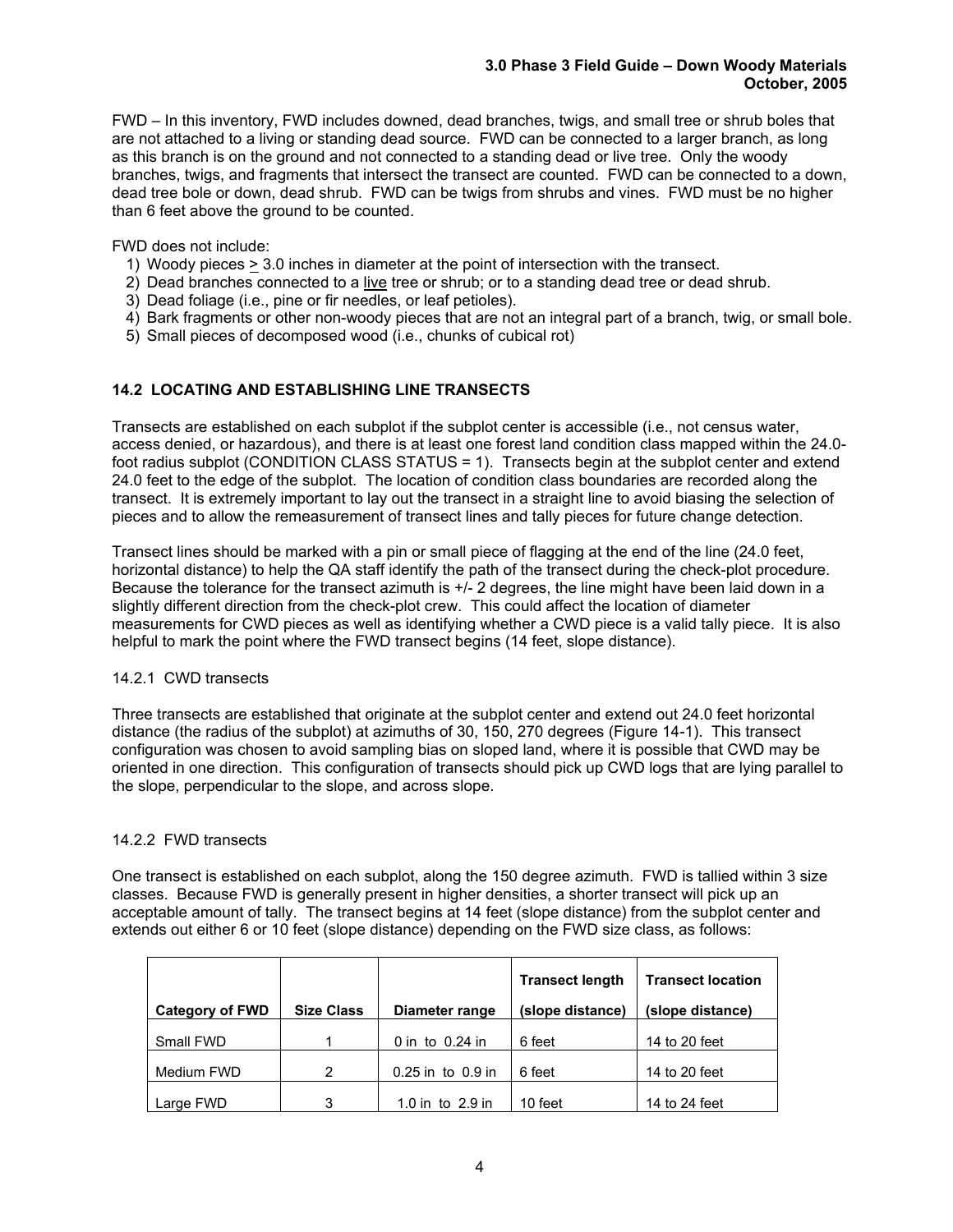Note that the FWD transects are slope distance not horizontal distance. The formulas used to estimate biomass from the data contain an adjustment for slope. It is helpful to have a size gauge available until your eye is 'trained' to recognize the 3 size classes. Examples include a plastic or cardboard card with 3 notches cut for each size class, or a set of 3 dowels representing each size class.



Figure 14-1. Plot layout for sampling CWD, FWD, and fuels.

# **14.3 TRANSECT LINE SEGMENTING**

Transect lines are segmented to determine the length of transect that occurs within each mapped condition class intersecting the line. A segment is a length of transect that is in one condition. Segments are identified by recording the BEGINNING DISTANCE and ENDING DISTANCE of the slope from subplot center out to the end of the subplot. In the office, the segmenting data will be combined with CWD distances to determine which condition class each piece falls in (condition classes are not assigned to CWD pieces in the field). If more than one condition is found on the FWD transects, the segmenting information recorded here will provide the length of transect in each condition.

Starting at the subplot center and working towards the fixed radius plot boundary, each segment of transect line in a different condition class is delineated and recorded as a separate record. On each record, the BEGINNING DISTANCE and ENDING DISTANCE of the slope are recorded for each condition class encountered. The first record for each transect will have a BEGINNING DISTANCE of 0 feet. If only one condition class occurs on the transect line, only one segment is recorded. The transect must extend a total of 24.0 feet horizontal distance. If the entire 24.0-foot subplot is nonforest, enter codes for SUBPLOT NUMBER, TRANSECT, CONDITION CLASS NUMBER, followed by zeros in the remaining fields.

On subplots where a transect intersects a boundary between condition classes, the transect continues across the boundary into the adjacent class (Figure 14-2). Although DWM is only sampled in accessible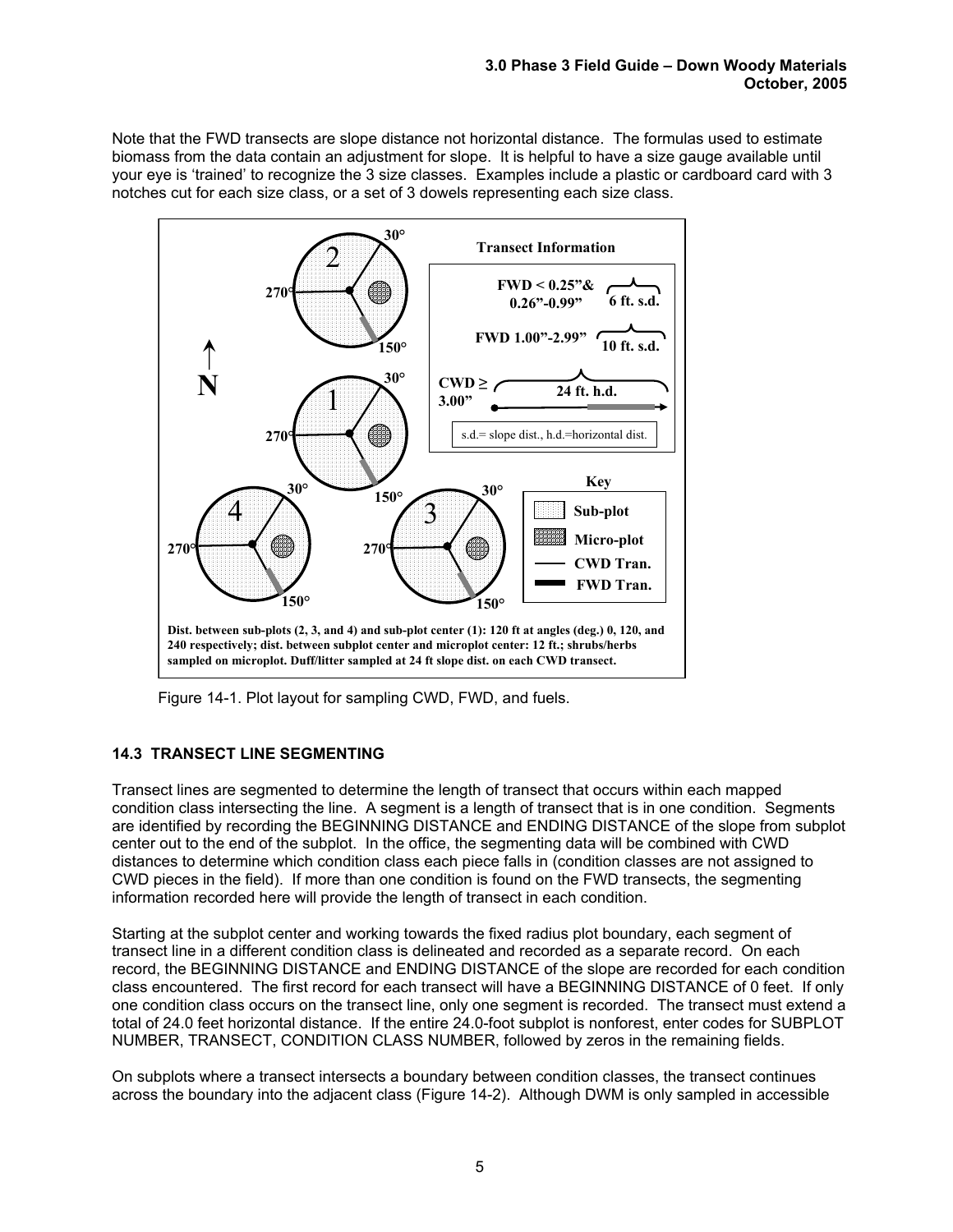forest conditions, all CONDITION CLASS BOUNDARIES (BEGINNING DISTANCE and ENDING DISTANCE) are recorded on each transect.

Individual pieces of DWM intersected by a transect are tallied or counted if they meet the tally rules for CWD or FWD specified in the sections that follow. It is expected that the majority of FWD transects will be in one condition, but if the condition class changes along the transect, a count is recorded for each condition. Again, the segmenting data recorded here will identify which condition class is associated with each count.



Figure 14-2. Transects are installed across condition class boundaries.

# 14.3.1 SUBPLOT NUMBER

Record the code indicating the subplot center from which the transect originates.

When collected: All tally segments Field width: 1 digit Tolerance: No errors MQO: At least 99% of the time Values: 1 to 4

- 1 Center subplot
- 2 North subplot
- 3 Southeast subplot
- 4 Southwest subplot

#### 14.3.2 TRANSECT

Record the code indicating the transect on which a condition class is being delineated. The three transects used are 30 degrees, 150 degrees, and 270 degrees. These transects, when being installed, have a tolerance of +/- 2 degrees.

When Collected: All tally segments Field width: 3 digits Tolerance: No errors MQO: At least 99% of the time Values:

- 030 Transect extends 30 degrees from subplot center
- 150 Transect extends 150 degrees from subplot center
- 270 Transect extends 270 degrees from subplot center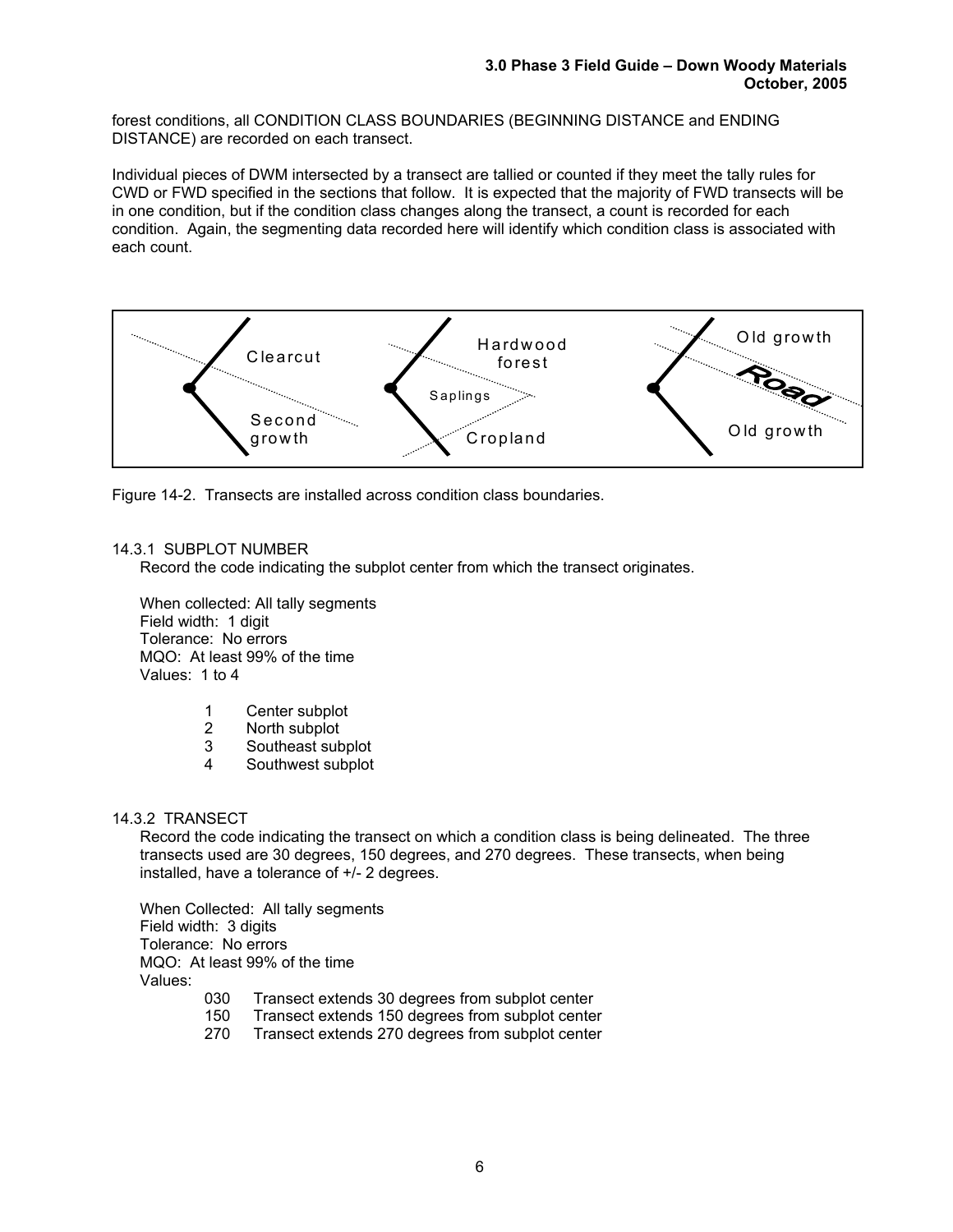## 14.3.3 CONDITION CLASS NUMBER

Record the code indicating the number of the condition class for the transect segment. Use the same code assigned to the condition class on the subplot or elsewhere on the plot. The first segment recorded for each transect will have the same CONDITION CLASS NUMBER as assigned to the subplot center.

When collected: All tally segments Field width: 1 digit Tolerance: No errors MQO: At least 99% of the time Values: 1 to 9

#### 14.3.4 BEGINNING DISTANCE

Record the location (using slope distance) on the transect line where the transect intersects the boundary with the adjacent condition class nearer to the subplot center. The first record for each transect will have a BEGINNING DISTANCE of 00.0 ft. Each subsequent record will have a BEGINNING DISTANCE equal to the ENDING DISTANCE of the previous record. Measure to the nearest 0.1 ft.

When collected: All tally segments Field width: 3 digits Tolerance: +/- 1.0 ft MQO: At least 95% of the time Values: 00.0 to 99.9

#### 14.3.5 SLOPE PERCENT

Record the code indicating the average slope percent along the transect within the condition class being segmented. When only one condition class is present on a transect, slope percent is the average slope percent along the entire transect. Measure to the nearest 5%.

When collected: All tally segments Field width: 3 digits Tolerance: +/- 10% MQO: At least 90% of the time Values: 005 to 155

#### 14.3.6 ENDING DISTANCE

Record the location (using slope distance) on the transect line where the transect exits the condition class being delineated and intersects the boundary with a different condition class further away from the subplot center. If no other condition classes are encountered, record the location (using slope distance) of the end of the transect line. Measure to the nearest 0.1 foot.

When collected: All tally segments Field width: 3 digits Tolerance: +/- 1.0 ft MQO: At least 95% of the time Values: 00.1 to 99.9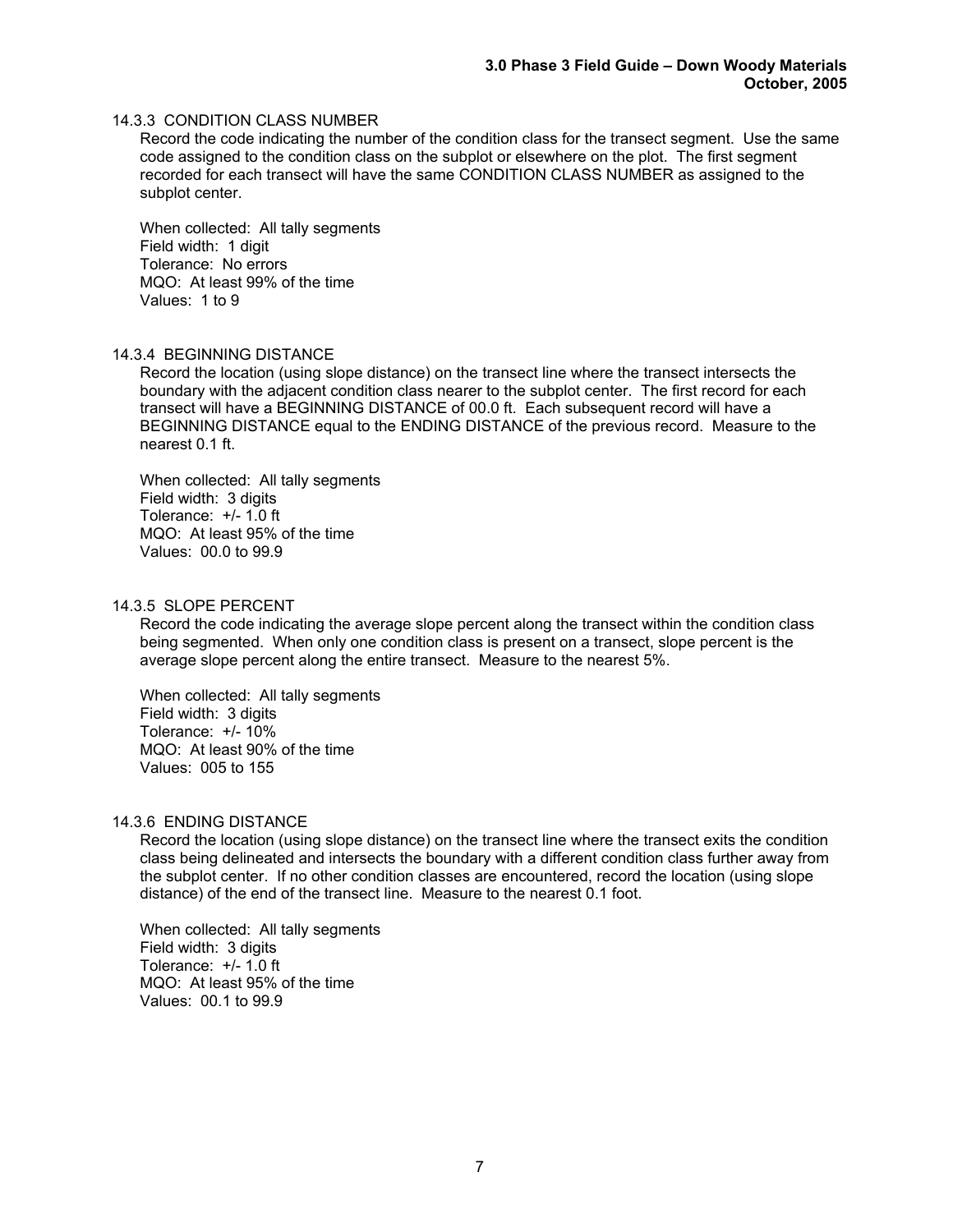# **14.4 SAMPLING METHODS FOR COARSE WOODY DEBRIS (CWD)**

- 14.4.1 Tally Rules for Coarse Woody Debris (CWD)
- 1. Coarse woody debris (CWD) is sampled in accessible forest land conditions only. Tally a piece if its central longitudinal axis intersects the transect, and the condition class is accessible forest land at the point of intersection (Figure 14-3). The entire piece is assigned to this condition.



Figure 14-3. Tally rules for CWD.

- 2. Tally dead trees and tall stumps that are leaning > 45 degrees from vertical. Do not tally live trees or standing dead trees and stumps that are still upright and leaning < 45 degrees from vertical. Follow the same rules for down trees as outlined in section 5.0 'Tree and Sapling Data' from the P2 field guide. Most CWD will be laying on the ground.
- 3. The minimum length of any tally piece is 3.0 feet. When CWD pieces are close to 3 feet total length measure the length to the nearest 0.1 foot to determine if it is >3.0 feet. CWD TOTAL LENGTH (14.4.3.7) is the length of the piece that lies between the piece's recorded DIAMETER AT THE SMALL END AND DIAMETER AT THE LARGE END (14.4.3.6.2 & 14.4.3.6.3),
- 4. Decay class of the piece determines whether or not the piece is tallied (see section 14.4.3.4).

For decay classes 1 to 4: tally a piece if it is > 3.0 inches in diameter at the point of intersection with the transect. The piece must be  $\geq 3.0$  feet in length and  $> 3.0$  inches or more in diameter along that length. If the intersect diameter is close to 3.0 inches, measure the diameter to the nearest 0.1 inch to determine if the piece qualifies (Figure 14-4).





For decay class 5: tally a piece if it is  $> 5.0$  inches in diameter at the point of intersection and  $> 5.0$ inches high from the ground. The piece must be  $> 3.0$  feet in length and  $> 5.0$  inches or more in diameter along that length. The reason for treating decay class 5 pieces differently is because they are difficult to identify, especially when heavily decomposed. Only pieces that still have some shape and log form are tallied—humps of decomposed wood that are becoming part of the duff layer are not tallied.

5. Tally pieces created by natural causes (examples: natural breakage or uprooting) or by human activities such as cutting only if not systematically machine-piled. Do not record pieces that are part of machine-piled slash piles or windrows, or that are part of a log "jumble" at the bottom of a steep-sided ravine in which individual pieces are impractical to tally separately. Instead, sample these piles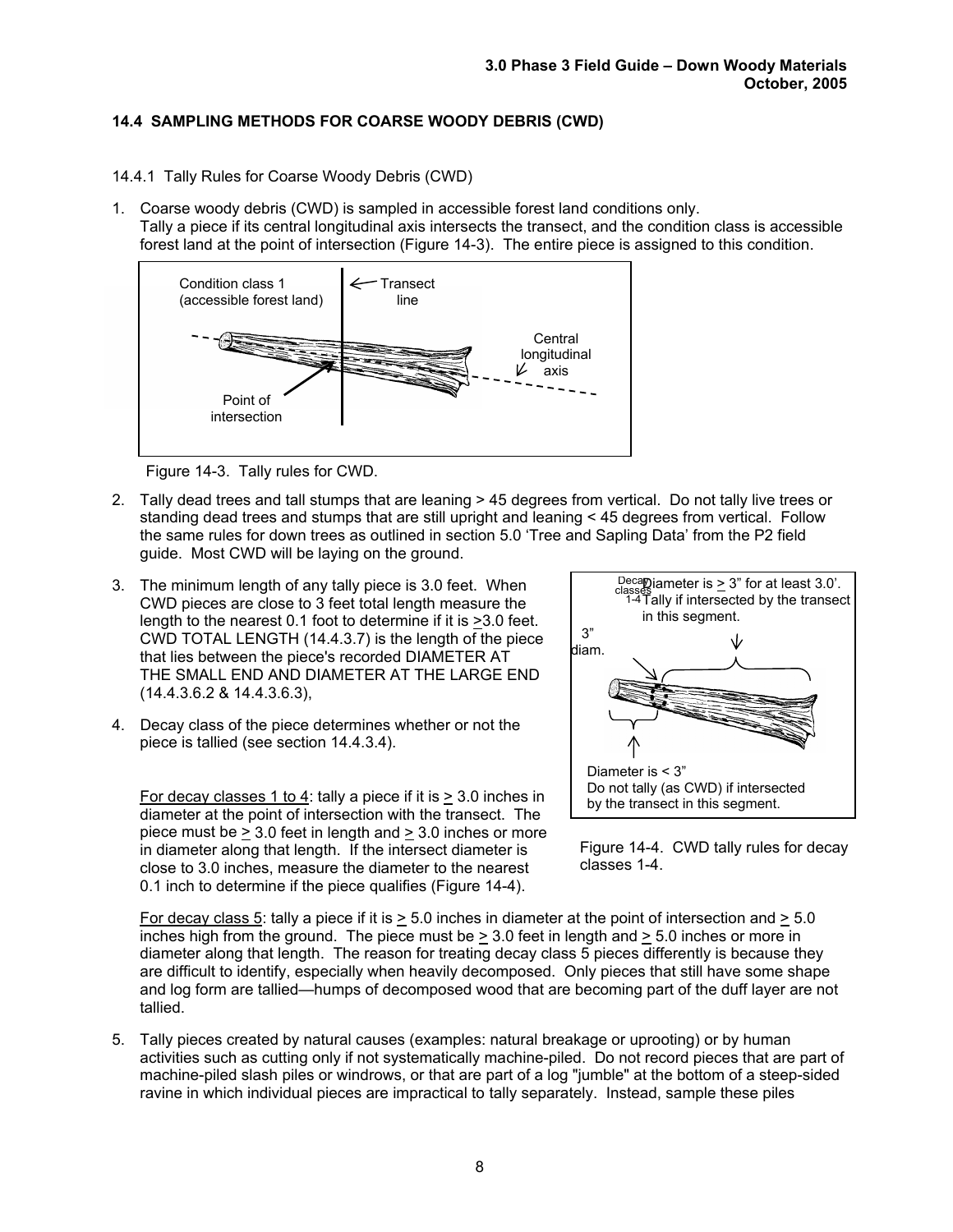according to instructions in section 14.8 'Sampling Residue Piles'. A slash pile or windrow consists of broken logs, limbs, and other vegetative debris.

- 6. Tally a piece only if the point of intersection occurs above the ground. If one end of a piece is buried in the litter, duff, or mineral soil, the piece ends at the point where it is no longer visible. Measure the diameter and length at this point.
- 7. If the central longitudinal axis of a piece is intersected more than once on a transect line or if it is intersected by two transect lines, tally the piece each time it is intersected (uncommon situation, see Figure 14-5).



Figure 14-5. CWD tally rules: intersections.

- 8. Tally a piece only once if the subplot center falls directly on the central longitudinal axis of the piece. Tally the piece on the 30 degree transect and record the CWD Distance as 001.
- 9. If a piece is fractured across its diameter or length, and would pull apart at the fracture if pulled from either end or sides, treat it as two separate pieces. If judged that it would not pull apart, tally as one piece. Tally only the piece intersected by the transect line.
- 10. Do not tally a piece if it intersects the transect on the root side of the root collar. Do not tally roots.
- 11. When the transect crosses a forked down tree bole or large branch connected to a down tree, tally each qualifying piece separately. To be tallied, each individual piece must meet the minimum diameter and length requirements.
- 12. In the case of forked trees, consider the "main bole" to be the piece with the largest diameter at the fork. Variables for this fork such as TOTAL LENGTH and DECAY CLASS should pertain to the entire main bole. For smaller forks or branches connected to a main bole (even if the main bole is not a tally piece), variables pertain only to that portion of the piece up to the point where it attaches to the main bole (see Figure 14-6).
- 13. If a transect intersects a nonforest condition (e.g., a road), no CWD is tallied.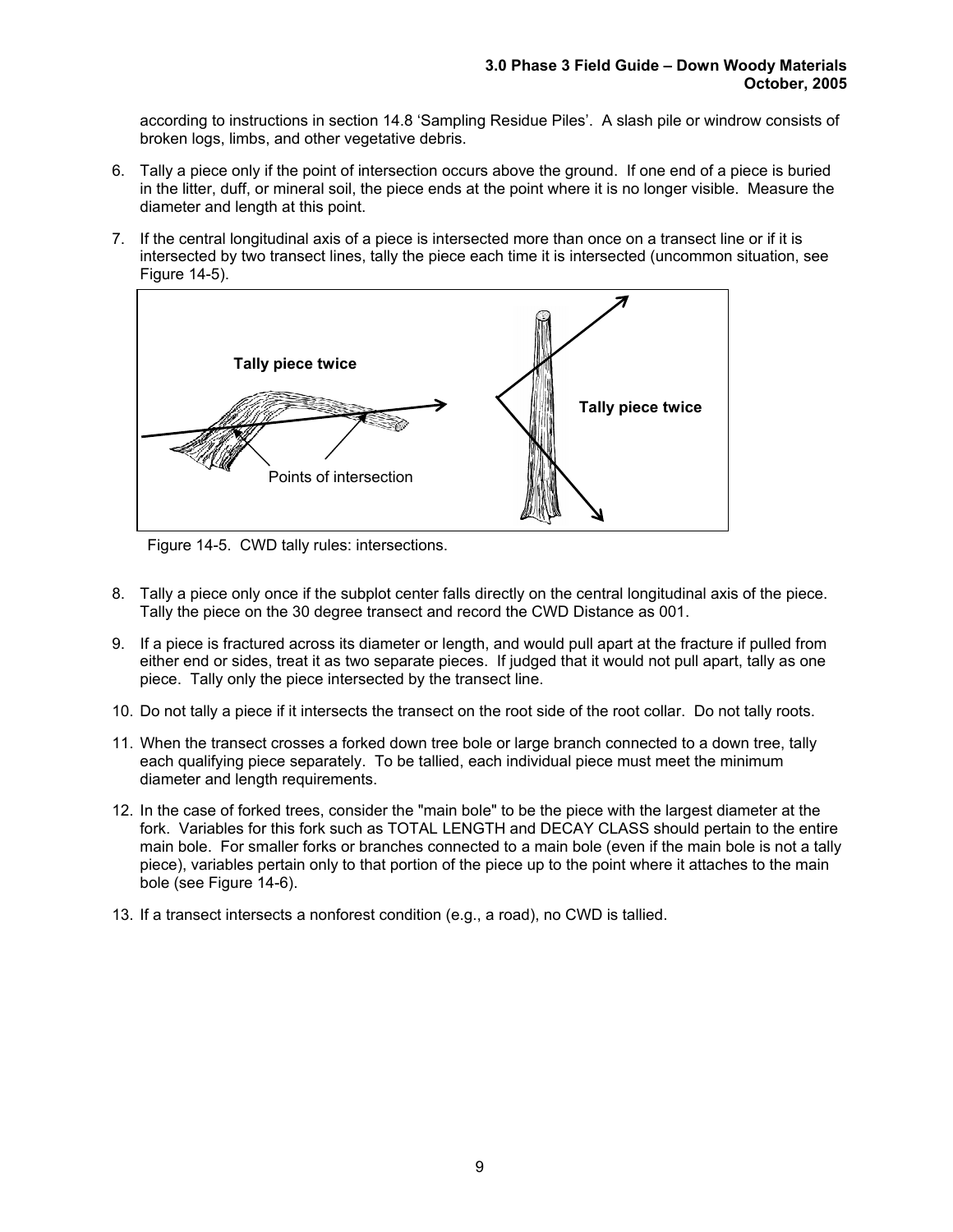

Figure 14-6. CWD tally rules for forked trees.

# 14.4.2 Marking CWD

Marking CWD is optional. Marked CWD is an aid to future crews returning to the plot for a QA check or to remeasure the plot at the next remeasurement period. Nails can be used to mark the location of the point of intersection, if the piece is in decay class 1, 2, or 3. Position the nail on top of the piece, and if possible, drive the nail into the piece so that about 1 inch of the nail is left exposed. Stop driving the nail if the next blow means breaking the piece or seriously disturbing the location of the piece. Please see section 14.3 Transect Line Segmenting, for information on the required marking of the transect line.

#### 14.4.3 Recording Procedures for CWD

The tolerance for the total number of pieces (> 3 inches, transect diameter) tallied across all transects on the plot is : +/- 2 piece or +/- 5%, whichever is greater for the plot. Note: always round up to a whole piece count when using the 5% option.

#### 14.4.3.1 SUBPLOT NUMBER

Record the code indicating the number of the subplot center from which the transect originates.

When collected: All tally pieces Field width: 1 digit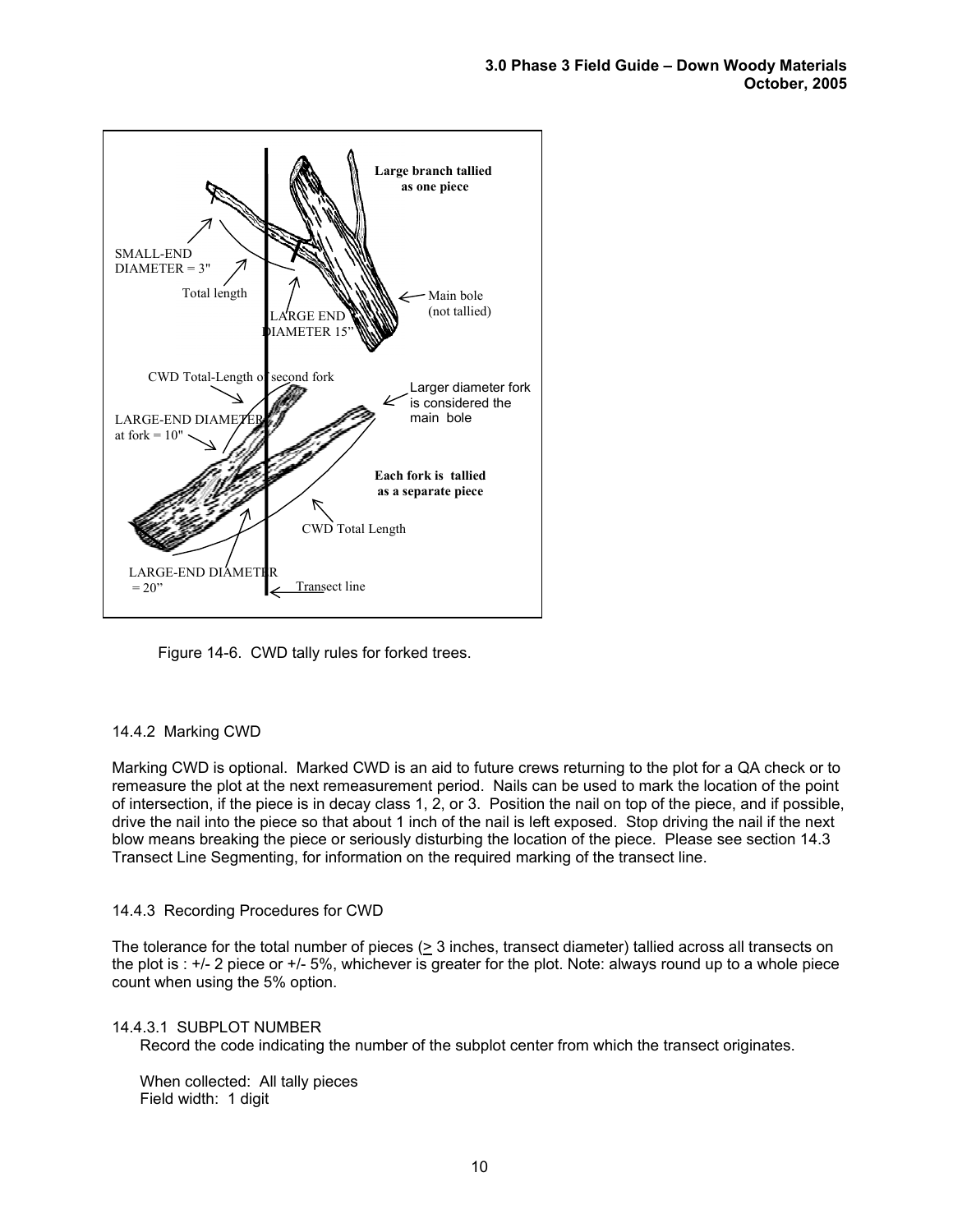Tolerance: No errors MQO: At least 99% of the time Values: 1 to 4

- 1 Center subplot
- 2 North subplot
- 3 Southeast subplot
- 4 Southwest subplot

#### 14.4.3.2 TRANSECT

Record the code indicating the azimuth of the transect on which the piece is sampled.

When Collected: All tally pieces Field width: 3 digits Tolerance: No errors MQO: At least 99% of the time Values:

- 030 Transect extends 30 degrees from subplot center
- 150 Transect extends 150 degrees from subplot center
- 270 Transect extends 270 degrees from subplot center

## 14.4.3.3 CWD SLOPE DISTANCE

Record the code indicating the slope distance from the subplot center to the point where the transect intersects the longitudinal center of the piece. If two or more pieces have the same slope distances, record the top piece first. Measure and record to the nearest 0.1 feet. CWD SLOPE DISTANCE is an important item because it will be used to assign the CWD piece to a condition class by comparing the recorded distance to the piece with the recorded BEGINNING DISTANCE and ENDING DISTANCE to the condition class boundary. CWD SLOPE DISTANCE is also used to locate the piece for QA and remeasurement in future inventories.

When Collected: All tally pieces Field width: 3 digits Tolerance: +/- 1.0 ft MQO: At least 90% of the time Values: 00.1 to 99.9

#### 14.4.3.4 CWD DECAY CLASS

Record a 1-digit code indicating the decay class of the piece. Code the decay class which predominates along the recorded CWD TOTAL LENGTH (14.4.3.7) of the piece. Use the guide below to determine CWD DECAY CLASS.

When Collected: All tally pieces Field width: 1 digit Tolerance: +/- 1 class MQO: At least 90% of the time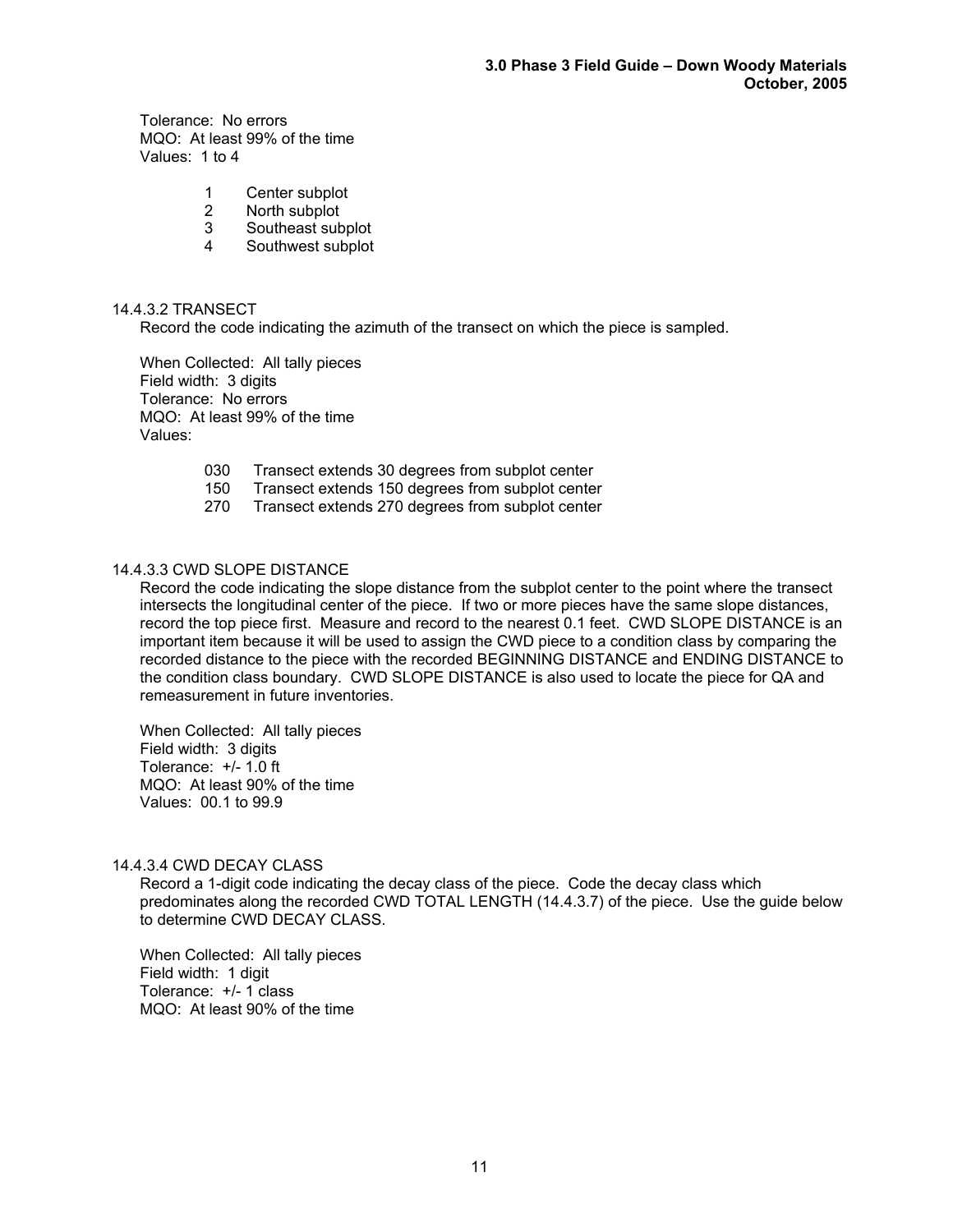Values:

| Decay          | Structural                                                                                   | Texture of                                                                                           | Color of                               | Invading        |                                                                                                          |
|----------------|----------------------------------------------------------------------------------------------|------------------------------------------------------------------------------------------------------|----------------------------------------|-----------------|----------------------------------------------------------------------------------------------------------|
| Class          | Integrity                                                                                    | <b>Rotten Portions</b>                                                                               | Wood                                   | Roots           | <b>Branches and Twigs</b>                                                                                |
| 1              | Sound, freshly<br>fallen, intact logs                                                        | Intact, no rot; conks<br>of stem decay<br>absent                                                     | Original color                         | Absent          | If branches are<br>present, fine twigs are<br>still attached and have<br>tight bark                      |
| $\mathbf{2}$   | Sound                                                                                        | Mostly intact;<br>sapwood partly soft<br>(starting to decay)<br>but can't be pulled<br>apart by hand | Original color                         | Absent          | If branches are<br>present, many fine<br>twigs are gone and<br>remaining fine twigs<br>have peeling bark |
| $\overline{3}$ | Heartwood sound;<br>piece supports its<br>own weight                                         | Hard, large pieces;<br>sapwood can be<br>pulled apart by<br>hand or sapwood<br>absent                | Reddish-<br>brown or<br>original color | Sapwood<br>only | Branch stubs will not<br>pull out                                                                        |
| 4              | Heartwood rotten;<br>piece does not<br>support its own<br>weight, but<br>maintains its shape | Soft, small blocky<br>pieces; a metal pin<br>can be pushed into<br>heartwood                         | Reddish or<br>light brown              | Throughout      | Branch stubs pull out                                                                                    |
| 5              | None, piece no<br>longer maintains its<br>shape, it spreads<br>out on ground                 | Soft; powdery when<br>dry                                                                            | Red-brown to<br>dark brown             | Throughout      | Branch stubs and<br>pitch pockets have<br>usually rotted down                                            |

Note: CWD DECAY CLASS 5 pieces can be difficult to identify because they often blend into the duff and litter layers. They must still resemble a log, therefore, the first tally rule is that they must be > 5.0 inches in diameter, > 5.0 inches from the surface of the ground, and at least 3.0 feet long. Decomposed logs that are slightly elevated 'humps' on the ground are not tallied.

CWD DECAY CLASS: The chart above was developed primarily for Douglas-fir in the Pacific Northwest. At the present time, there are no other charts available to use to describe decay classes for other species or locations. Concentrate on the structural integrity and texture when estimating a decay class for CWD logs.

If a log is case hardened (hard, intact outer sapwood shell) but the heartwood is rotten, code this log as a CWD DECAY CLASS 2 with a HOLLOW PIECE code of 1. CWD DECAY CLASS 1 should be reserved for 'freshly fallen' logs that are completely intact (i.e., recent windfalls, or harvest).

# 14.4.3.5 SPECIES

Record the code indicating the species of the piece. Species codes are the same as those used in P2 (see Appendix 3 of the P2 field guide). Because CWD includes the tally of large shrub boles and woody vines, enter a code of '0001' for SPECIES if the tally piece is a shrub or vine.

Species identification may be uncertain for some pieces. The piece's bark (either attached or sloughed and laying beside the piece), branching pattern (if the branches are still present), or heartwood smell (particularly if cedars, Douglas-fir, or western hemlock) may provide clues. On remeasurement plots, see what tree species were tallied in past inventories. One way to distinguish hardwoods from softwoods is by the type of decay present. Hardwoods usually have a white or grayish stringy rot, while softwoods usually have a reddish-brown blocky rot. If it is not possible to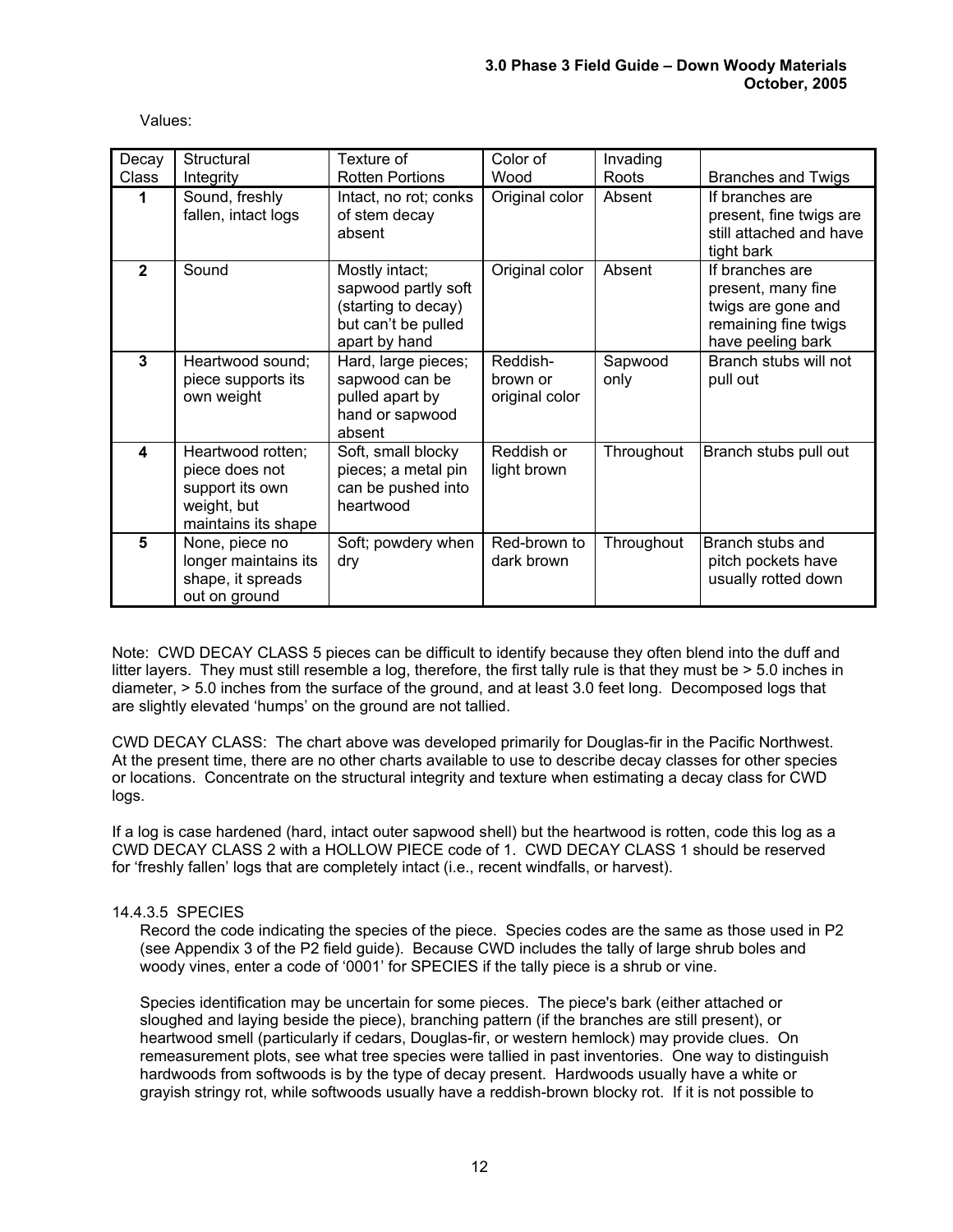identify the species, attempt to estimate if it is softwood or hardwood. Enter code 0299 for unknown conifer or 0998 for unknown hardwood. If all else fails, enter the unknown SPECIES code (0999).

When Collected: CWD DECAY CLASS = 1 to 4 Field width: 4 digits Tolerance: No errors MQO: At least 80% of the time Values: See species codes in Appendix 3 of the P2 field guide.

#### 14.4.3.6 Diameters

The diameter is most commonly measured by holding a tape above the log, at a position perpendicular to the length (Figure 14-7). It is useful to carry a steel carpenters retracting tape to measure diameters. Other methods include wrapping a tape around the bole if possible, holding a straight-edge ruler above the piece, or using calipers.



Figure 14-7. Diameter measurements

For pieces that are not round in cross-section because of missing chunks of wood or "settling" due to decay, measure the diameter in two directions and take an average. Estimate the longest and shortest axis of the cross-section ("A" and "B" in Figure 14-8), and enter the average in the diameter field. This technique applies to intersect, small-end, and large-end diameters.



Figure 14-8. Estimating the diameter of pieces that are not round in cross-section.

If the transect intersects the log at the decayed or splintered end (Figure 14-9) (i.e., the portion where we do not consider it part of the log because it is falling apart), record the diameter at this location as the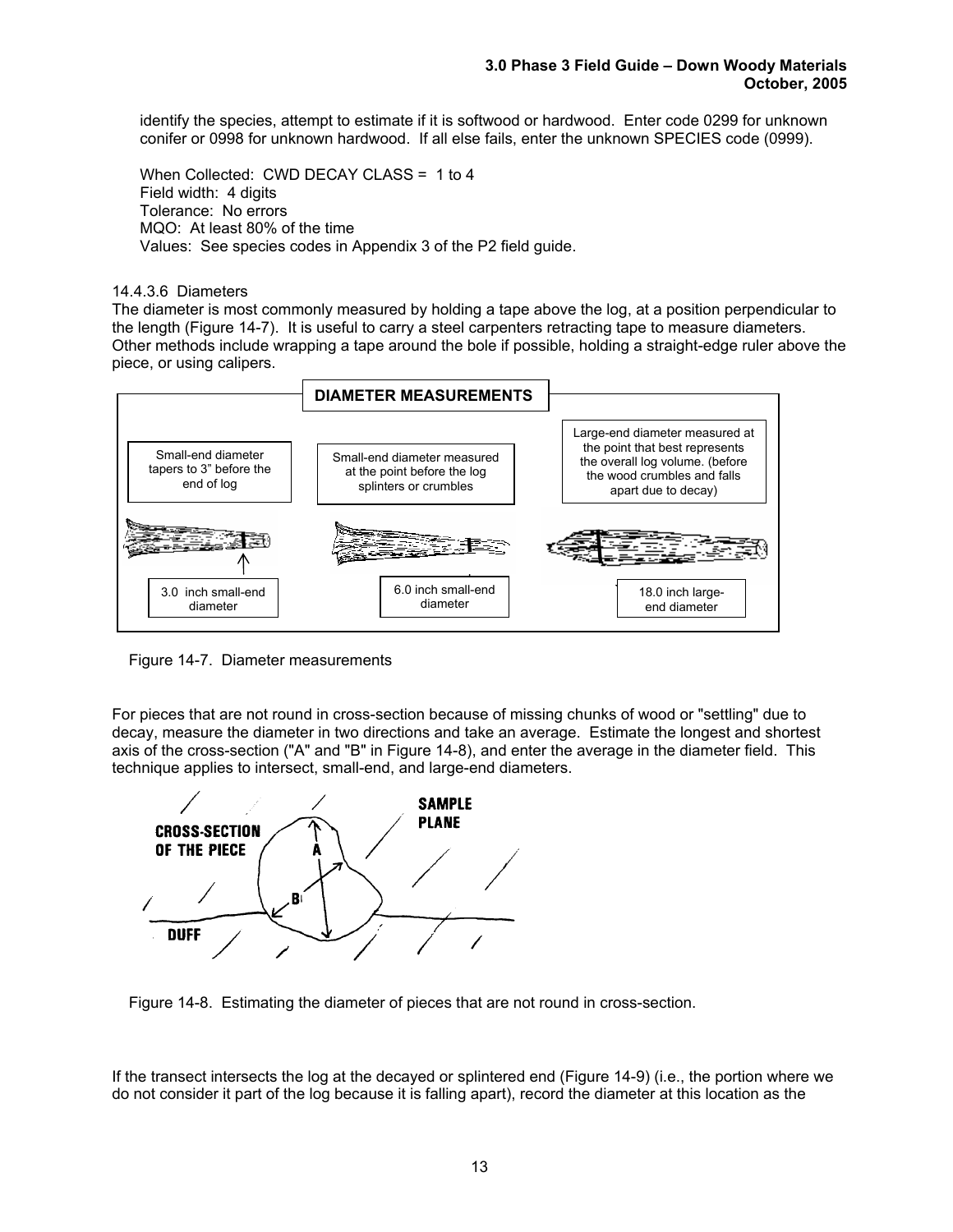intersect diameter, but record the large end and small end diameter according to our established rules (i.e., at the points where they best represent the log volume). If the splintered end appears to be two separate pieces (i.e., a major split located just at the end) – in this situation treat it as one log and take a diameter around the end (take two measurements if it is odd shaped). Length would be measured between the large and small end diameters.



Figure 14-9. Example of decayed end intersecting the transect

#### 14.4.3.6.1 DIAMETER AT POINT OF INTERSECTION

Record the code indicating the piece's diameter at the point where the transect intersects the longitudinal center of the piece. If the diameter is close to 3 inches, measure the diameter to the nearest 0.1 inch to determine if the piece is actually >3.0 inches and a valid tally piece. The diameter is recorded to the nearest inch.

When Collected: All tally pieces Field width: 3 digits Tolerance: Pieces < 20.0 in diameter: +/- 3 in Pieces > 20.0 in diameter: +/- 20% MQO: At least 90% of the time Values: 003 to 200

#### 14.4.3.6.2 DIAMETER AT THE SMALL END

Record the code indicating the diameter at the piece's small end. The diameter is recorded to the nearest inch. The DIAMETER AT THE SMALL END occurs either at (1) the actual end of the piece, if the end has a diameter > 3.0 inches, or (2) at the point where the piece tapers down to 3.0 inches in diameter. If the end is splintered or decomposing (sloughing off), measure the diameter at the point where it best represents the overall log volume. Use the same measuring procedures described in 14.4.3.6.1 (see Figure 14-7).

When Collected: CWD DECAY CLASS = 1 to 4 Field width: 3 digits Tolerance Pieces < 20.0 in diameter: +/- 2 in Pieces  $> 20.0$  in diameter:  $+/- 10\%$ MQO: At least 90% of the time Values: 003 to 200

#### 14.4.3.6.3 DIAMETER AT THE LARGE END

Record the code indicating the diameter at the piece's large end. The diameter is recorded to the nearest inch. The large end will occur either at a broken or sawn end, at a fracture, or at the root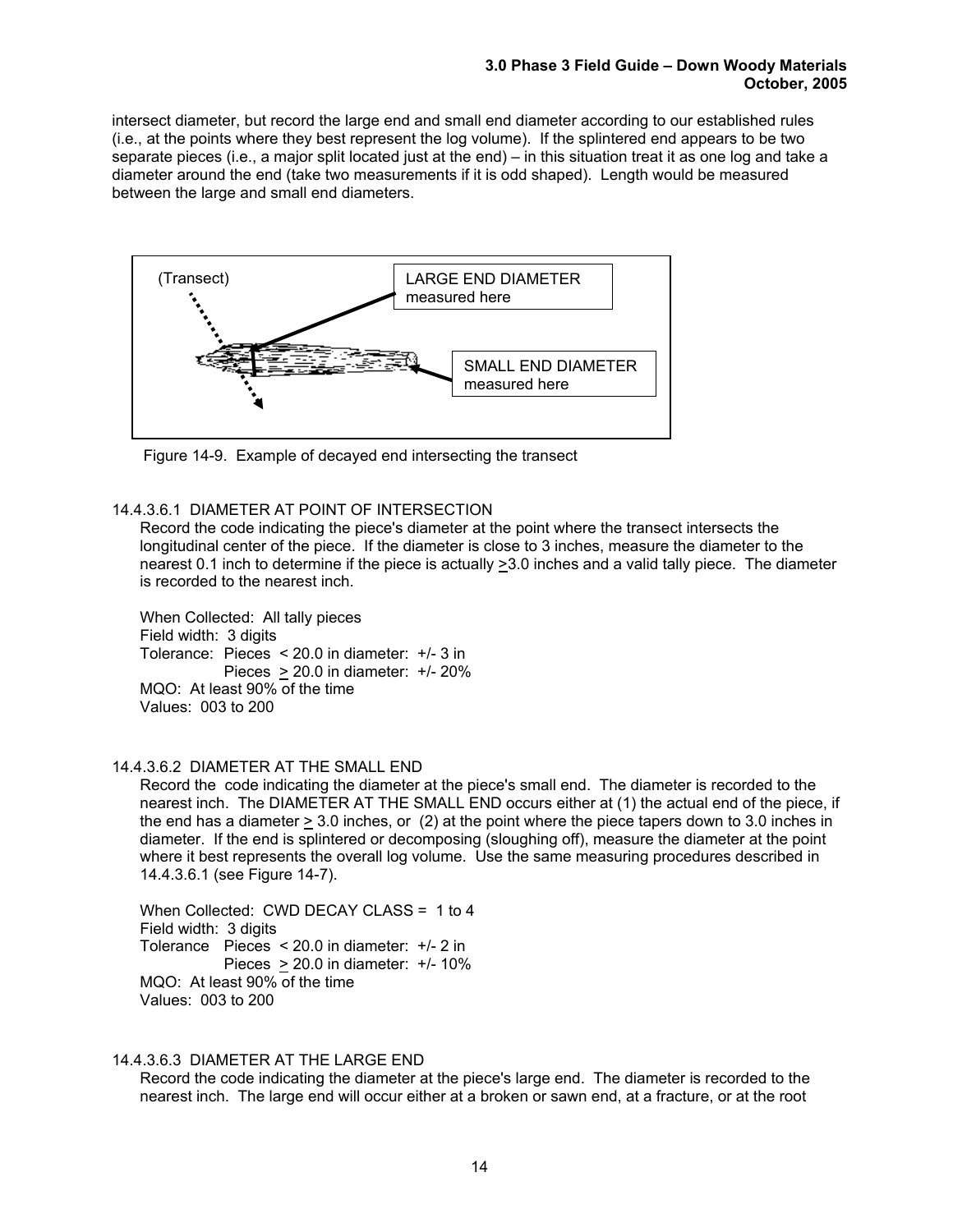collar. If the end is splintered or decomposing (sloughing off), measure the diameter at the point where it best represents the overall log volume. Use the same measuring procedures used for 14.4.3.6.1.

When Collected: CWD DECAY CLASS = 1 to 4 Field width: 3 digits Tolerance: Pieces < 20.0 in diameter: +/- 2 in Pieces > 20.0 in diameter: +/- 15% MQO: At least 90% of the time Values: 003 to 200

## 14.4.3.7 CWD TOTAL LENGTH

Record the code indicating the total length of the piece. CWD TOTAL LENGTH is the length of the piece that lies between the piece's recorded DIAMETER AT THE SMALL END AND DIAMETER AT THE LARGE END (14.4.3.6.2 & 14.4.3.6.3). For DECAY CLASS = 5, DIAMETER AT THE SMALL END AND DIAMETER AT THE LARGE END are not recorded for a log, therefore the length is measured between the two physical ends of the log. For curved logs, measure along the curve. The minimum log length is 3.0 feet before it is a valid tally log. When the length is close to 3.0 feet, measure the length to determine if the piece is actually  $\geq$ 3.0 feet. CWD TOTAL LENGTH is recorded to the nearest foot.

When Collected: All tally pieces Field width: 3 digits Tolerance:  $+/-20%$ MQO: At least 90% of the time Values: 003 to 250

## 14.4.3.8 IS THE PIECE HOLLOW?

Record the code indicating whether or not the piece is hollow (see Figure 14-10).



Figure 14-10. Determining if the piece is hollow.

When Collected: CWD DECAY CLASS = 1 to 4 Field width: 1 digit Tolerance: No errors MQO: At least 90% of the time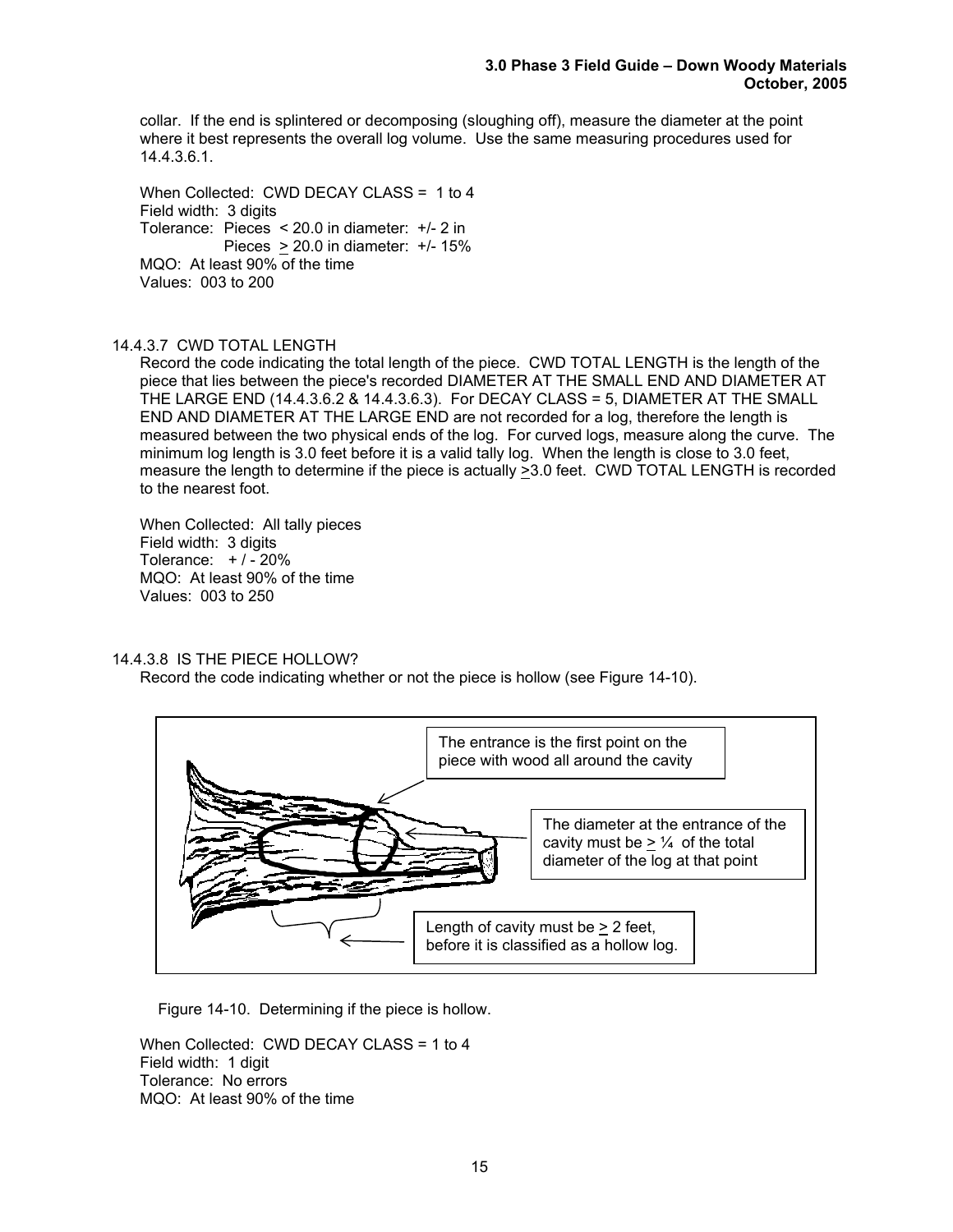Values:

- Y A piece is considered hollow if a cavity extends at least 2 feet along the central longitudinal axis of the piece, and the diameter of the entrance to the cavity is at least 1/4 of the diameter of the piece where the entrance occurs. The entrance occurs at the point where the circumference of the cavity is whole -- the point where wood is present completely around the circumference of the cavity. The length of the cavity begins at this point.
- N Does not meet criteria for being a hollow log

## 14.4.3.9 CWD HISTORY

Record the code that indicates whether or not the piece of CWD is on the ground as a result of harvesting operations or as a result of natural circumstances. One objective of this item is to identify those pieces that are considered logging residue. If the piece appears to have fallen to the ground as a result of natural causes such as decomposition or windfall, enter a code of 1. This category would include blown out tops, snapped off boles, wind-fallen trees on clearcut edges, and trees that basically collapsed and fell over due to decomposition.

If the piece is on the ground as a result of recent (since last annual remeasurement; if the plot is new, the time between the panel remeasurements) harvesting activity, either because the tree was cut down with a chainsaw (or other device) or pushed over by harvesting equipment (bulldozer), enter a code of 2. A code of 2 would be considered logging residue (usually you are in the middle of a recent clearcut).

If the piece is on the ground as a result of older (more than 15 years) harvesting activity, enter a code of 3. This would be a situation where you tally an old decomposing log that has a sawn end – if it appears that the log was cut and left on site, then enter a code of "3".

If a piece is on the ground as a result of incidental harvest (such as a standing tree was cut for firewood or small clearing), enter a code of "4". Incidental harvest involves a few trees and is not a part of a major organized harvesting operation.

If the crew cannot decide the history of the CWD log, classify it as "unknown", and give it a code of "5".

When Collected: CWD DECAY CLASS = 1 to 4 Field width: 1 digit Tolerance: No errors MQO: At least 90% of the time Values:

- 1 CWD piece is on the ground as a result of natural causes
- 2 CWD piece is on the ground as a result of major recent harvest activity  $\langle$  <= 15 yrs old)<br>3 CWD piece is on the ground as a result of older harvest activity  $\langle$  > 15 yrs old)
- 3 CWD piece is on the ground as a result of older harvest activity (> 15 yrs old)
- 4 CWD piece is on the ground as a result of an incidental harvest (such as firewood cutting)
- 5 Exact Reason Unknown

#### **14.5 SAMPLING METHODS FOR FINE WOODY DEBRIS (FWD)**

1. Fine Woody Debris (FWD) is sampled in accessible forest land conditions. The length of FWD transects are measured in slope distance--no correction is applied to obtain a horizontal distance. The FWD transects start at 14.0 feet slope distance and extend for 6.0 or 10.0 feet slope distance. Estimates of FWD biomass calculated in the office, will include a slope correction factor obtained from the transect segmenting data on the subplot.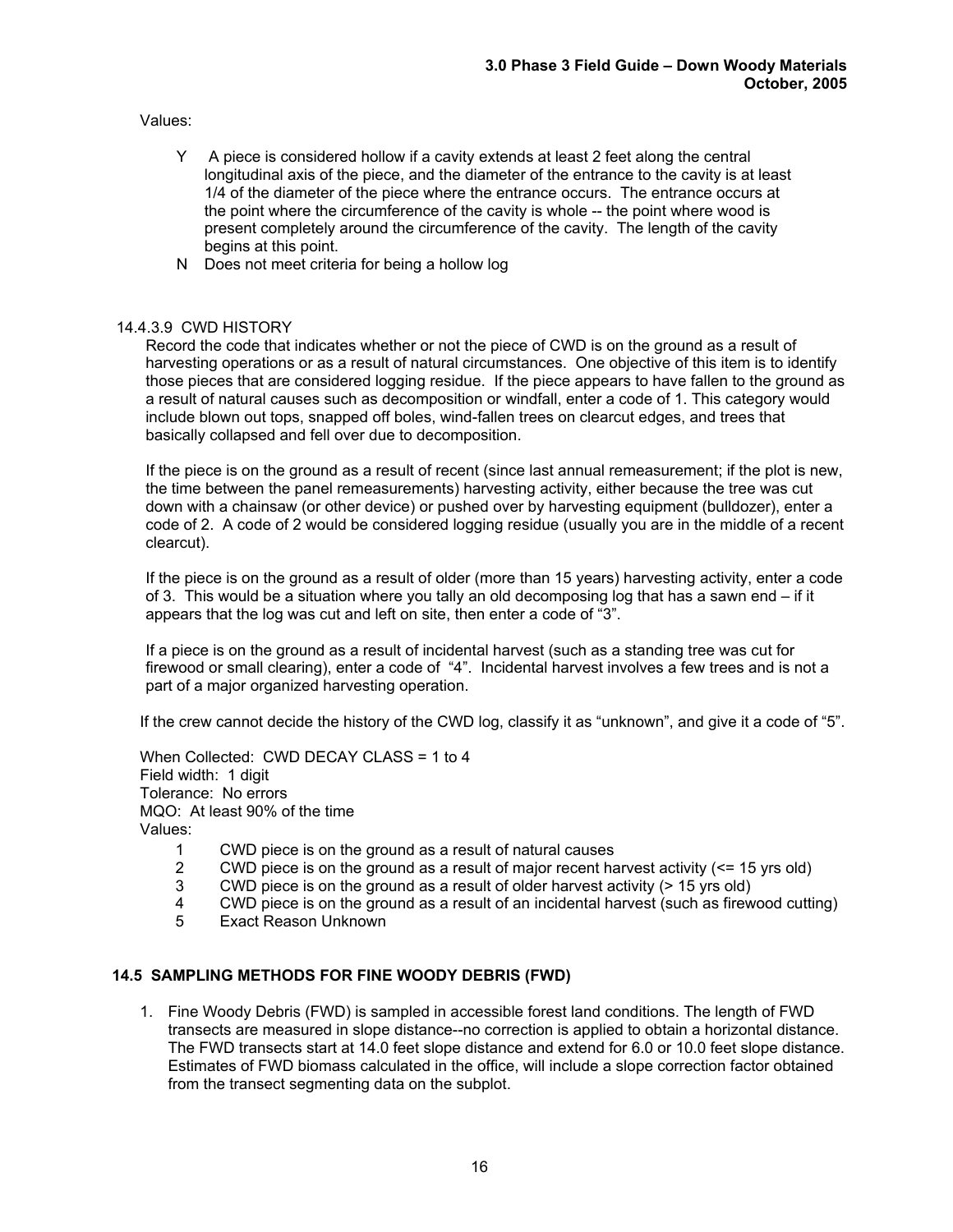- 2. Only sample FWD that intersects a plane from the ground to a height of 6 feet.
- 3. FWD is sampled in three size classes, on the 150 degree azimuth transect. Two of the FWD size classes (0.01 to 0.24 inches and 0.25 to 0.9 inches) are counted on a 6-foot transect, from 14 to 20 feet. Pieces in the third size class (1.0 to 2.9 inches) are counted on a 10-foot transect, from 14 to 24 feet (see section 14.2 for details on transects). These transects overlap. Note: individual diameters are not recorded for FWD.
- 4. Count a piece of FWD if it intersects the transect, and the condition class is accessible forest land at the point of intersection. Only count a piece if the twig, branch, wood fragment, or shrub/tree bole are woody. Do not count pine or fir needles or non-woody parts of a tree or shrub.
- 5. Accumulate the number of pieces counted within each size class and enter the total count on one record for the subplot (unless there are >1 condition classes). If there is no tally on a transect, enter zeros for the count.
- 6. Accurate counts of FWD can be conducted efficiently up to about 50 pieces for small and medium size classes, and up to 20 pieces for the large size class. After that, crews can begin estimating counts in a systematic fashion. Transects that fall on very dense FWD where counting is nearly impossible, can be subsampled and calculated. For example, an accurate count can be conducted on a 2.0-foot section of the transect and then multiplied by 3 to provide an estimate for the 6 foot transect, as long as the crew feels that the remaining transect has a similar density of FWD pieces.
- 7. If a transect intersects a large pile of material such as a wood rat's nest or a recently fallen tree (with many attached fine branches), crews should estimate a count based on #6 above, but also enter a code indicating that this is an unusual situation (see section 14.5.6).
- 8. If rocks, logs, or other obstructions are present along the transect (14- to 24-foot section) include any FWD that is present on top of these obstructions in the respective FWD counts. If the obstructions are so large (huge boulder) that the top surface cannot be seen, assume the count is zero in this area, and continue counting if there is transect line beyond the boulder.
- 9. If a residue pile intersects the FWD transect at any point along the 14- to 24-foot section, do not measure FWD on this transect. It is too subjective determining exact boundaries of the pile, and how they relate to the exact point on the transect line. To identify this situation, code 1 in RESIDUE PILE ON TRANSECT which indicates that a residue pile has intersected the transect line.
- 10. If a transect crosses a condition class boundary, record the CONDITION CLASS NUMBER and enter a count for each condition on separate records. Transect lengths within each condition class will be obtained from the transect segmenting data entered for the subplot.

#### 14.5.1 SUBPLOT NUMBER

Record the code indicating the subplot center from which the transect originates.

When collected: All tally segments Field width: 1 digit Tolerance: No errors MQO: At least 99% of the time Values: 1 to 4

- 1 Center subplot<br>2 North subplot
- North subplot
- 3 Southeast subplot<br>4 Southwest subplot
- Southwest subplot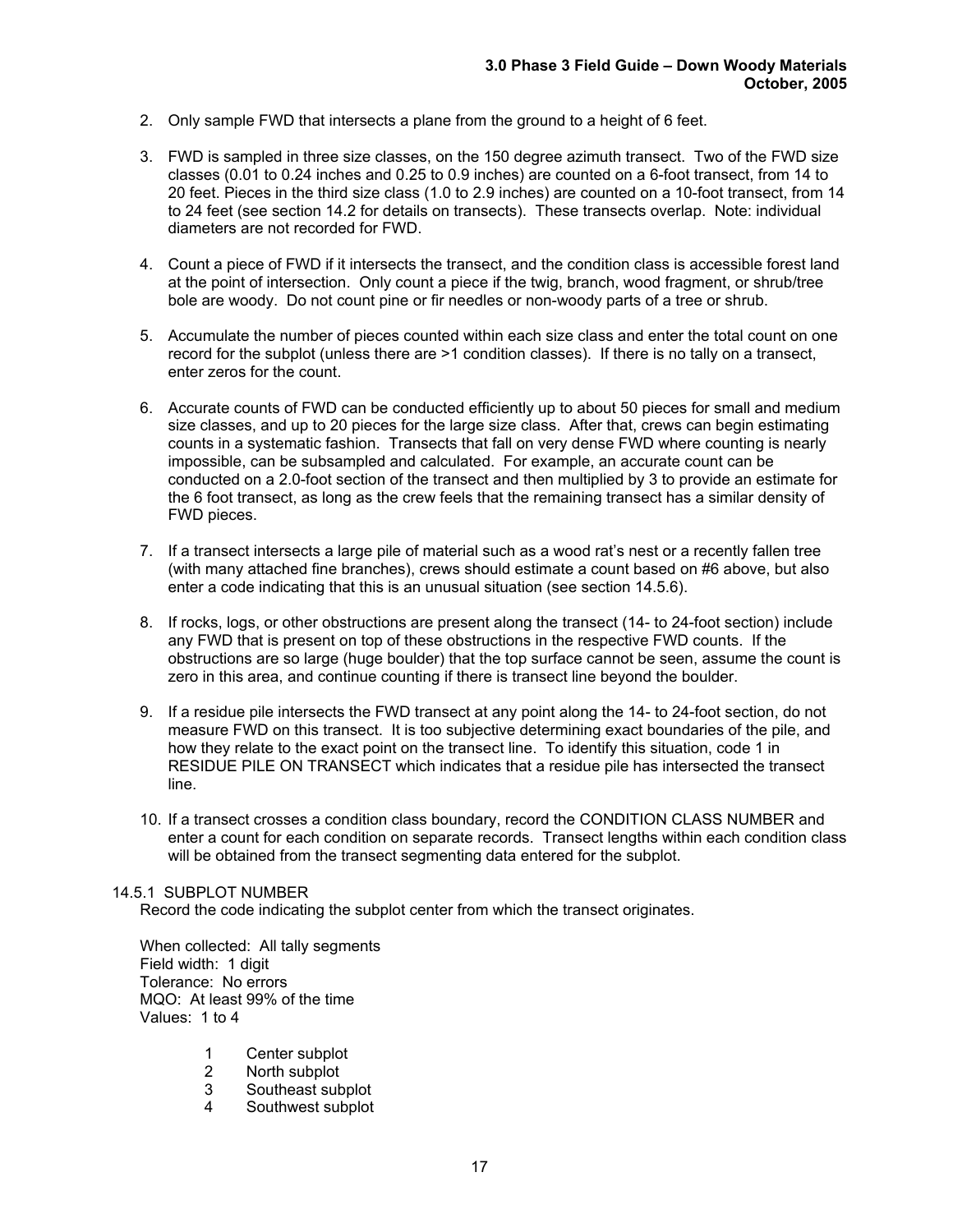#### 14.5.2 CONDITION CLASS NUMBER

Record the code indicating the number of the condition class that pertains to the FWD count.

When collected: All tally segments Field width: 1 digit Tolerance: No errors MQO: At least 99% of the time Values: 1 to 9

#### 14.5.3 SMALL FWD COUNT

Record the number of pieces counted in this size class (0.01 to 0.24-inch diameter) along the transect segment. An accurate count should be conducted up to 50 pieces. If the count exceeds 50, the transect can be subsampled to estimate a total count for the transect segment (see 14.5, #6)

When collected: On the 150 degree transect in CONDITION CLASS STATUS = 1 Field width: 3 digits Tolerance: 0 to  $50 = +1/20\%$  of the total count for the transect 51 to 100 =  $+/$ - 25% of the total count for the transect  $100 + 4 = -1.50\%$  of the total count for the transect MQO: At least 90% of the time Values: 000 to 999

#### 14.5.4 MEDIUM FWD COUNT

Record the number of pieces counted in this size class (0.25 to 0.9-inch diameter) along the transect segment. An accurate count should be conducted up to 50 pieces. If the count exceeds 50, the transect can be subsampled to estimate a total count for the transect segment (see 14.5, #6)

When collected: On the 150 degree transect in CONDITION CLASS STATUS = 1 Field width: 3 digits Tolerance: +/- 20% of the total count for the transect MQO: At least 90% of the time Values: 000 to 999

#### 14.5.5 LARGE FWD COUNT

Record the number of pieces counted in this size class (1.0 to 2.9 inch diameter) along the transect segment. An accurate count should be conducted up to 20 pieces. If the count exceeds 20, the transect can be subsampled to estimate a total count for the transect segment (see section 14.5, #6).

When collected: On the 150 degree transect in CONDITION CLASS STATUS = 1 Field width: 3 digits Tolerance: +/- 20% of the total count for the transect MQO: At least 90% of the time Values: 000 to 500

#### 14.5.6 HIGH COUNT REASON

Enter a code that applies to the situation encountered on the transect. Enter a code if any of the counts on a transect are greater than 100 pieces.

When Collected: When any count on the transect >100 Field width: 1 digit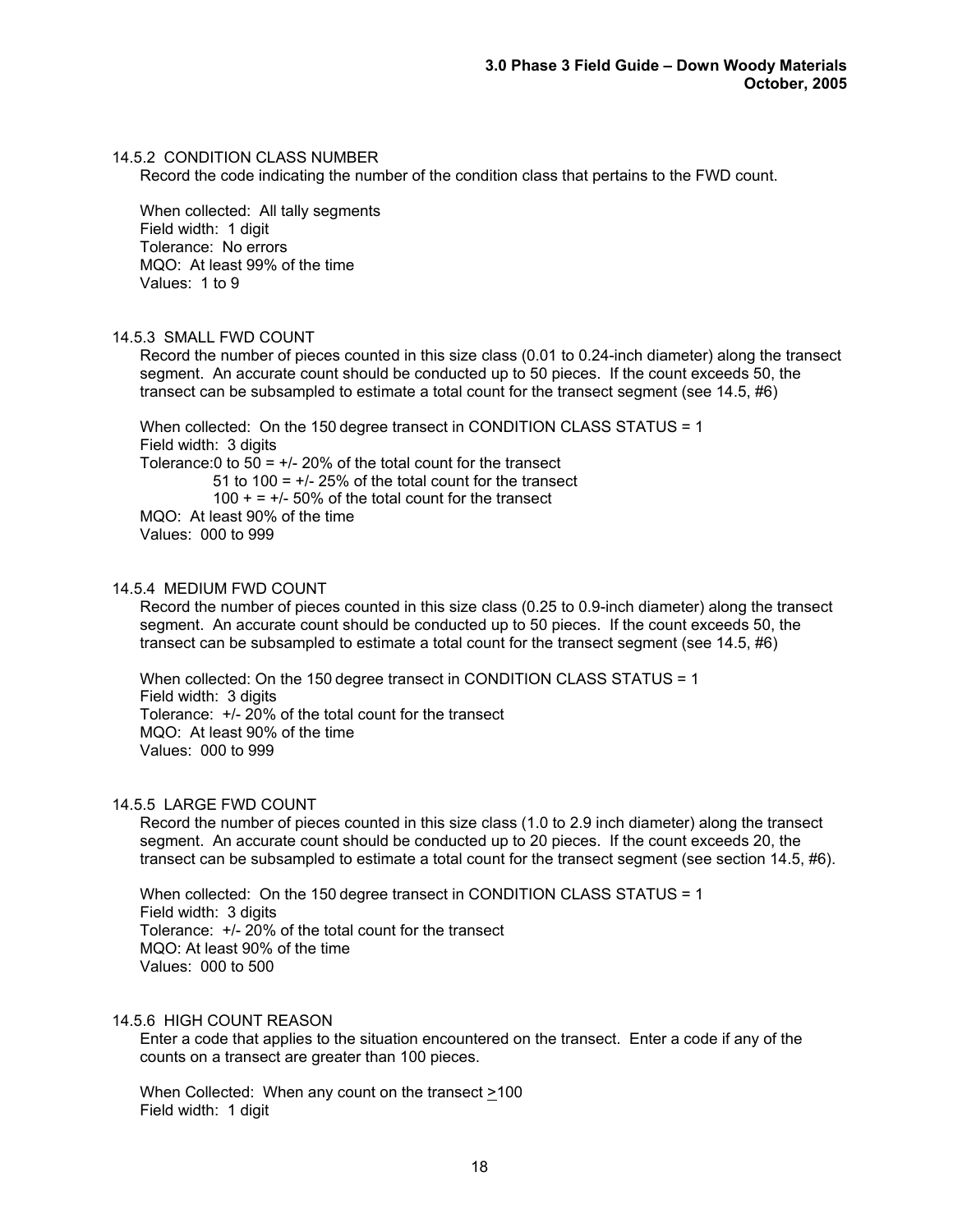Tolerance: No errors MQO: At least 90% of the time Values:

- 0 FWD is not unusually high
- 1 High count is due to an overall high density of FWD across the transect<br>2 Wood Rat's nest located on transect
- Wood Rat's nest located on transect
- 3 Tree or shrub laying across transect<br>4 Other reason
- Other reason

#### 14.5.7 RESIDUE PILE ON TRANSECT

Enter a code that indicates whether a residue pile intersects the FWD transect segment. The default is always 0; crews will enter a 1 if the situation is encountered on the transect.

When Collected: On all FWD transects (between 14 and 24 ft) Field width: 1 digit Tolerance: No errors MQO: At least 90% of the time Values:  $0$  No

1 Yes

#### **14.6 DUFF, LITTER, AND FUELBED DEPTH MEASUREMENTS**

Depth measurements are sampled in accessible forest land conditions. The depth of the duff layer, litter layer, and overall fuelbed are important components of fire models used to estimate fire behavior, fire spread, fire effects, and smoke production. These measurements are taken at the 24-foot location on each transect. An average depth will be calculated in the office and stored with other information about the condition class on the plot. If a residue pile, log, rock, or other obstruction intersects the transect at the 24-ft location, do not measure the duff or litter depth. But, do measure the fuelbed depth if the obstruction is a log or residue pile.

### 14.6.1 Definitions

1. Litter is the layer of freshly fallen leaves, needles, twigs (< 0.25 inch in diameter), cones, detached bark chunks, dead moss, dead lichens, detached small chunks of rotted wood, dead herbaceous stems, and flower parts (detached and not upright). Litter is the loose plant material found on the top surface of the forest floor. Little decomposition has begun in this layer.

Litter is flash fuel – so think about it as the loose material that is exposed to the air, capable of igniting quickly and carrying a fire across the surface of the forest floor.

Litter does not include bark that is still attached to a down log, or rotten chunks of wood that are still inside a decaying log or log end (i.e., if a decayed log end has a lot of rotten cubes or pieces laying on a log surface and exposed to air, they are considered part of the log and not litter – fire would burn differently if it hit a pile of rotten punky wood chips, cradled by the unrotted sapwood shell). If these rotten chunks have spilled out to the ground and are actually on the ground surface, then they would be included in the litter layer.

Litter does not include animal manure.

Microplot estimates: As you look down on the microplot, litter is the material that you see covering the surface area of the 6.8-foot radius plot.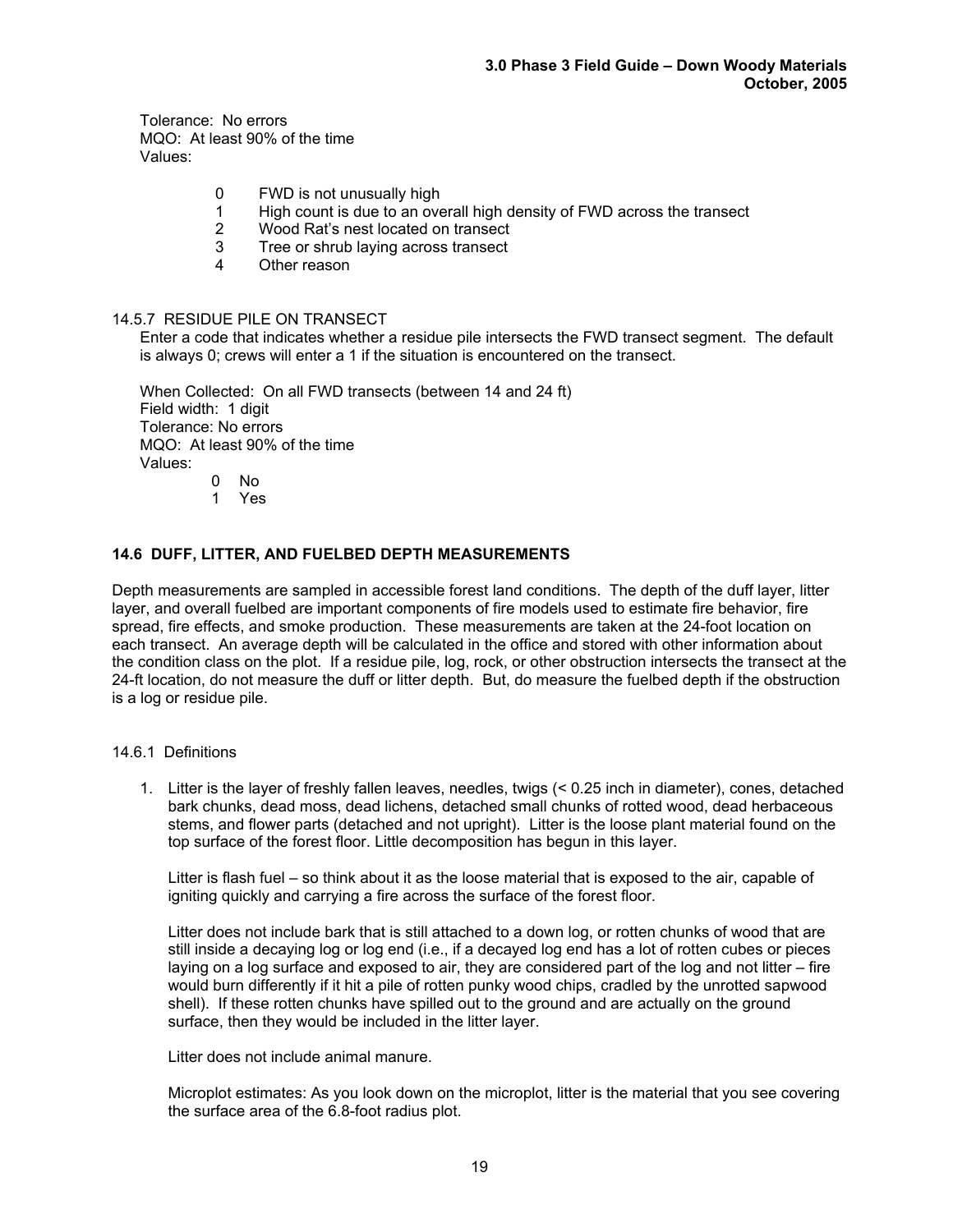- 2. Duff is the layer just below litter. It consists of decomposing leaves and other organic material. You should see no recognizable plant parts, the duff layer is usually dark decomposed organic matter. When moss is present, the top of the duff layer is just below the green portion of the moss. The bottom of this layer is the point where mineral soil (A horizon) begins.
- 3. The fuelbed is the accumulated mass of dead, woody material on the surface of the forest floor. It begins at the top of the duff layer, and includes litter, FWD, CWD, and dead woody shrubs. In this definition, the fuelbed does not include dead hanging branches from standing trees.

## 14.6.2 Overview of Measurements

Depth measurements will be taken at the 24-foot (slope distance) location on each transect. If a log, rock or other obstruction occurs at the sample location, do not measure duff or litter depth, regardless of what is on top of the obstruction. However, if the obstruction is a log, proceed with the fuelbed depth estimate.

The DUFF, LITTER, AND FUELBED SAMPLE variable has three options for indicating if duff, litter, and/or fuelbed were measured at each sample location. The default value for this variable is 1, indicating that all three variables were measured (duff, litter, and fuelbed). A value of 0 is entered if duff and litter were not sampled (obstruction), but fuelbed was sampled. A value of 2 is entered if none of the three (duff, litter, and the fuelbed) were sampled (i.e., submerged part of plot).

## 14.6.2.1 Duff and Litter

The duff layer is the organic material layer between the A-horizon (or uppermost soil mineral horizon) and the litter layer. The duff is a soil layer dominated by organic material derived from the decomposition of plant and animal litter (pine straw, leaves, twigs, etc) and deposited on either an organic or a mineral surface. This layer is distinguished from the litter layer in that the original organic material has undergone sufficient decomposition that the source of this material (e.g., individual plant parts) can no longer be identified. Litter is defined as undecomposed or only partially decomposed organic material that can be readily identified (e.g., plant leaves, twigs, etc.). As a general rule, duff depth should rarely exceed a few inches. Crews should be absolutely sure they are measuring deep duff depths, instead of mineral soil layers or parts of the litter layer. Duff can easily weigh more than 6 times that of litter. If unsure of the bottom of the duff layer, crews should feel the texture of the suspect material in their hand. Rub the soil between your fingers. Does it crumble (duff) or feel more like modeling clay (mineral).

Carefully expose a shallow profile of the forest floor by digging out an area at the sample point using a knife, hatchet, or other tool. Estimate the depth of each layer with a ruler to the nearest 0.1 inch. If there is a log, rock, or other obstruction on the surface at the sample point, do not measure the litter or duff depth (record DUFF, LITTER, AND FUELBED SAMPLE = 0 or 2, depending if fuelbed can be sampled) ; a value of 99.9 will be entered by the TALLY program for each depth.

As you dig the hole for this measurement, if you encounter a rock, root, or buried log – stop the depth measurement at this point.

The height of the litter should be measured at the top of the loose material located at the sample point on the transect. Try to preserve the conditions of this location by walking around this point, so the QA staff will measure the same height as the original crew.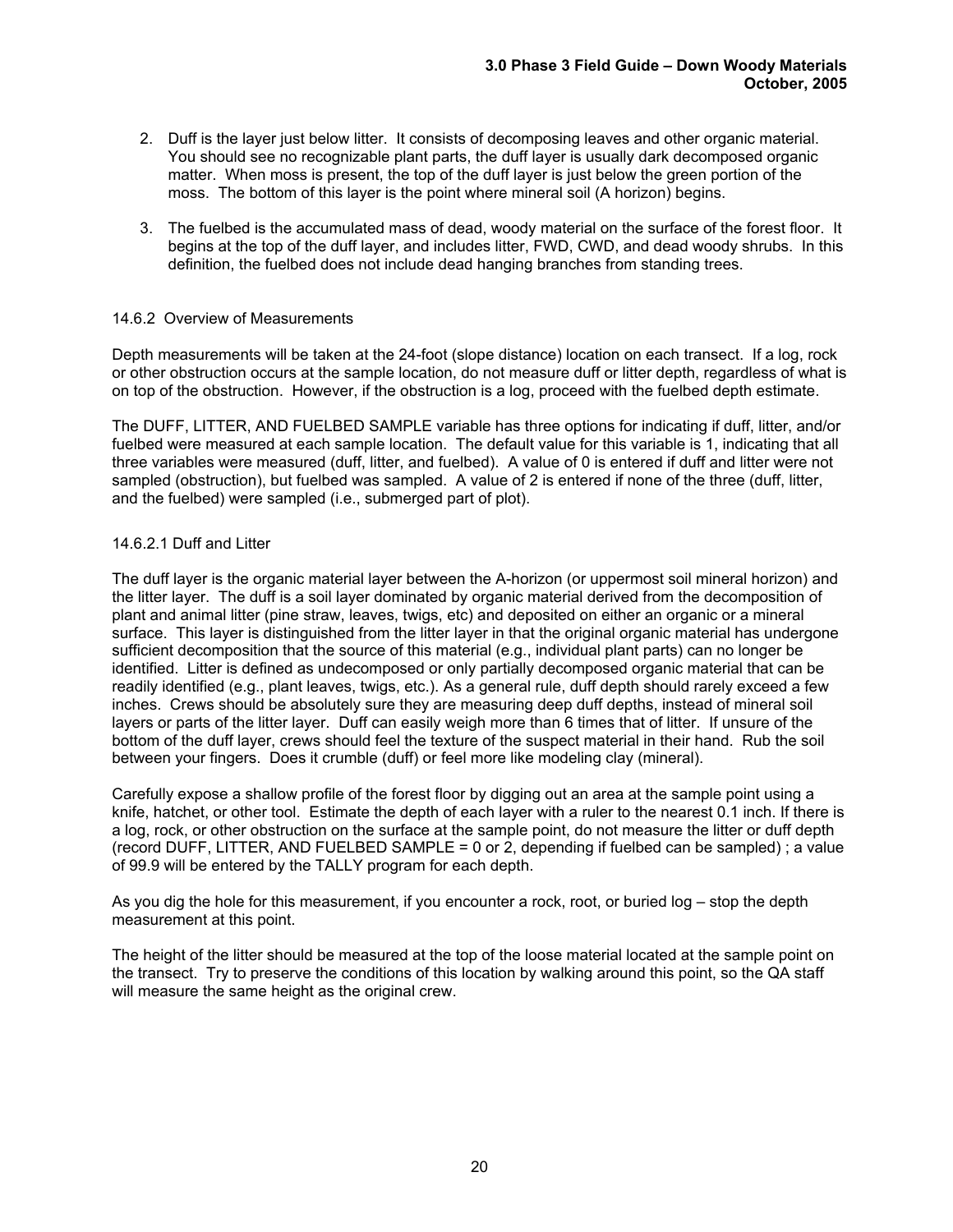# 14.6.2.2 Fuelbed

Measure the height of the fuelbed from the top of the duff layer (just below the litter) to the highest piece of woody debris found at the transect point. Round to the nearest 0.1 foot. If a rock or other obstruction (other than a log) occurs at the 24.0-foot sample location, do not measure fuelbed depth.

#### 14.6.3 SUBPLOT NUMBER

Record the code indicating the number of the subplot center from which the transect originates.

When collected: All tally segments Field width: 1 digit Tolerance: No errors MQO: At least 99% of the time Values: 1 to 4

- 1 Center subplot
- 2 North subplot
- 3 Southeast subplot<br>4 Southwest subplot
- Southwest subplot

#### 14.6.4 TRANSECT

Record the code indicating the azimuth of the transect.

When collected: All tally segments Field width: 3 digits Tolerance: No errors MQO: At least 99% of the time Values:

- 030 Transect extends 30 degrees from subplot center
- 150 Transect extends 150 degrees from subplot center
- 270 Transect extends 270 degrees from subplot center

#### 14.6.5 DUFF, LITTER, AND FUELBED SAMPLE

Record the code indicating if the depth of the duff and litter layer was measured.

When collected: At 24.0 ft on each transect Field width: 1 digit Tolerance: No errors MQO: At least 99% of the time Values:

- 0 Duff and litter depth not sampled; Fuelbed is sampled
- 1 All sampled: Duff, litter, and fuelbed<br>2 Nothing sampled: Duff. litter. fuelbed
- Nothing sampled; Duff, litter, fuelbed are not sampled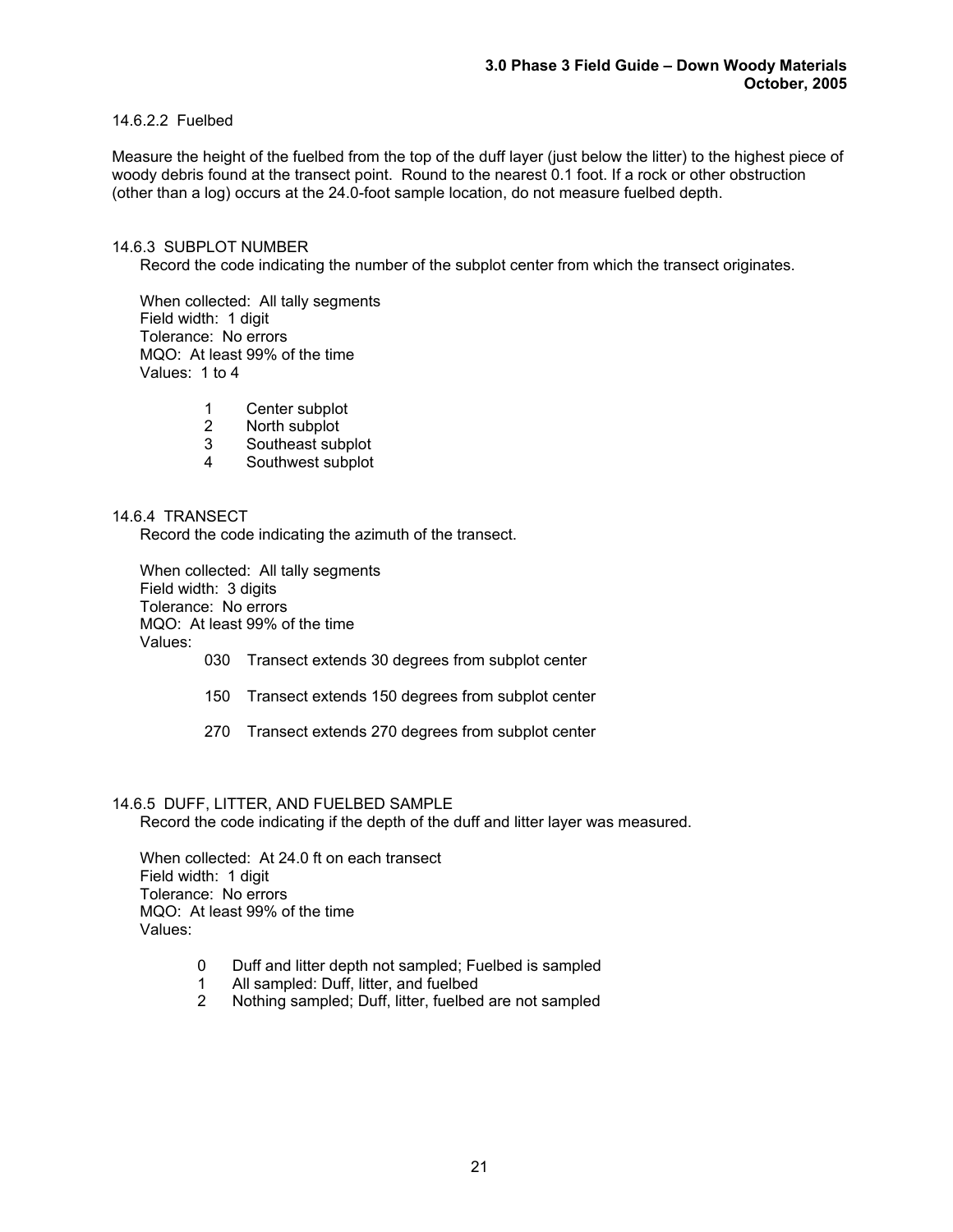#### 14.6.6 DUFF DEPTH

Record the code indicating the depth of the duff layer to the nearest 0.1 inch.

When collected: At 24.0 ft on each transect Field width: 3 digits Tolerance: +/- 0.5 inch MQO: At least 90% of the time Values: 00.0 to 99.9

14.6.7 LITTER DEPTH

Record the code indicating the depth of the litter layer to the nearest 0.1 inch.

When collected: At 24.0 ft on each transect Field width: 3 digits Tolerance: +/- 0.5 inch MQO: At least 90% of the time Values: 00.0 to 99.9

14.6.8 FUELBED DEPTH

Record the code indicating the depth of the fuelbed layer, to the nearest 0.1 foot. If the fuelbed depth is >0 and < 0.1 foot enter 0.1foot. In this situation finer depth resolution will be obtained from the duff and litter measurements.

When collected: At 24.0 ft on each transect Field width: 3 digits Tolerance: +/- 20% MQO: At least 90% of the time Values: 00.0 to 99.9

## **14.7 FUEL LOADING ON THE MICROPLOT**

Another component of the total fuel loading on a plot is the biomass of live and dead understory material. The 6.8-foot radius microplot will be used to estimate the percent cover and height of live and dead shrubs, live and dead herbs (includes grasses) and litter. Fuel loading is estimated in accessible forest land conditions on the microplot. Enter one value for all forested conditions combined.

Shrubs are plants with woody stems, including woody vines. Herbs are non-woody herbaceous plants, but also include ferns, mosses, lichens, sedges, and grasses. Although many forbs and grasses will die by the end of the growing season, an estimate of live and dead biomass on a given date will help fire modelers predict the phenology of herbaceous material during the year, allowing them to estimate fire danger patterns across the landscape.

Percent cover is estimated for each of the five fuel categories (live shrubs, dead shrubs, live herbs, dead herbs, and litter) in 10-percent classes for the accessible forested conditions of the microplot. For live fuels, estimate the percent of the microplot area that is covered by live plant material. Include whole plants that are entirely green (or alive) and the live branches on plants that are a mixture of live and dead plant parts. Include live branches or leaves that extend into the microplot area from a plant that is actually rooted outside of the microplot. Do not include herbaceous material above 6 feet (i.e., moss, ferns, lichens, epiphytes that are growing in tree branches above 6 feet).

For dead fuels, estimate the percent cover using the same procedures as live fuels, but include plants that are entirely dead and branches or leaves that are dead but still attached to a live plant. Dead plant material must be clearly visible. Do not include dead material that has fallen to the ground. Cover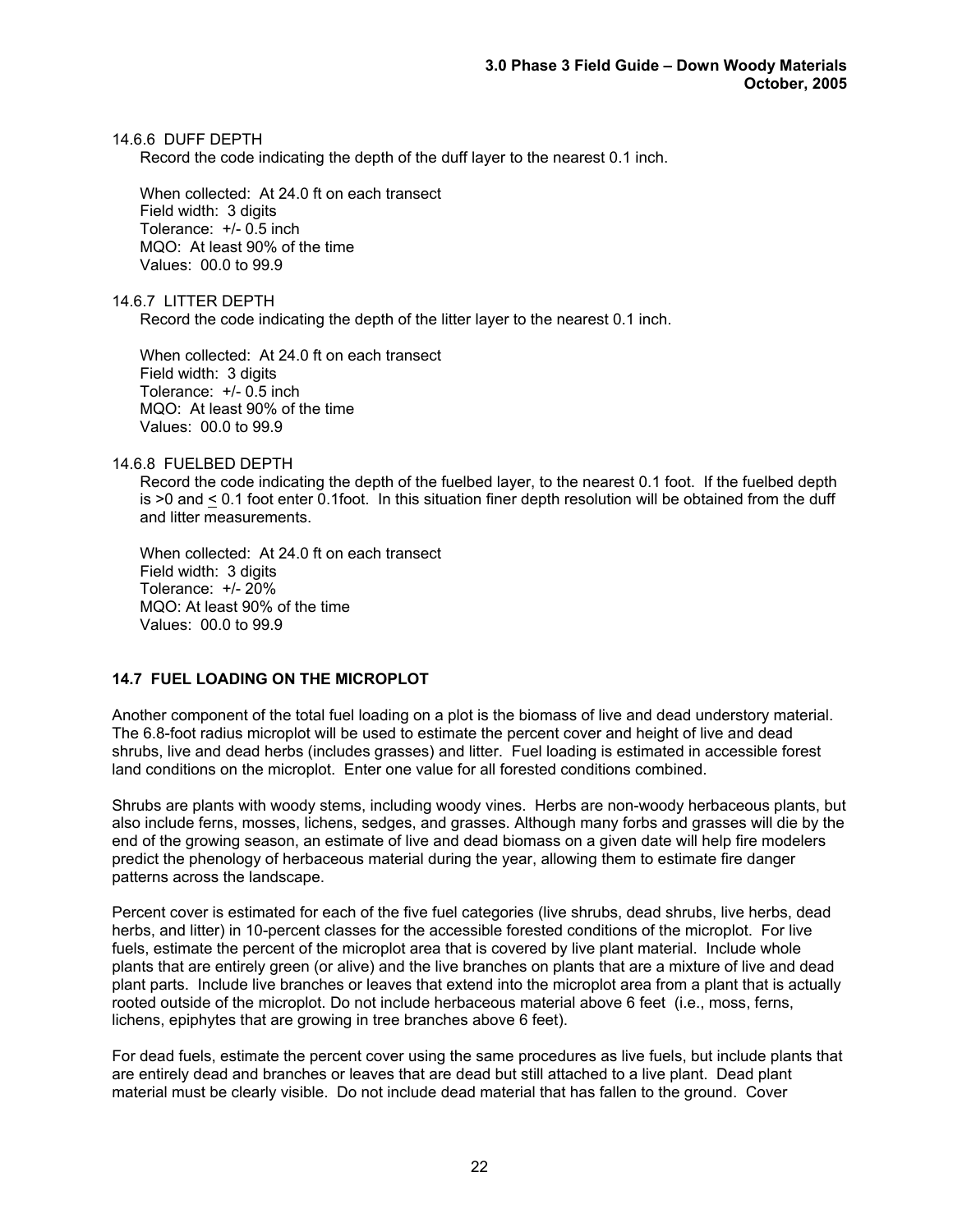estimates are made by visualizing an outline around the dead material (with all 'air' space included) and accumulating this across the forested microplot area.

An estimate of the total height of the shrub and herbaceous layers is also needed to calculate biomass and fuel loadings. Record a height estimate for each fuel category, except litter. Height is estimated for the tallest shrub on the microplot.

|     | OUVUL LUMINUMU OUNUC |             | <b>AII</b><br>uvv |
|-----|----------------------|-------------|-------------------|
| %   | area (sq ft)         | radius (ft) | square (ft)       |
| 1   | 1.45                 | 0.68        | 1.20              |
| 10  | 14.52                | 2.15        | 3.81              |
| 20  | 29.04                | 3.04        | 5.39              |
| 30  | 43.56                | 3.72        | 6.60              |
| 40  | 58.08                | 4.30        | 7.62              |
| 50  | 72.60                | 4.81        | 8.52              |
| 60  | 87.12                | 5.27        | 9.33              |
| 70  | 101.64               | 5.69        | 10.08             |
| 80  | 116.16               | 6.08        | 10.78             |
| 90  | 130.68               | 6.45        | 11.43             |
| 100 | 145.2                | 6.80        | 12.05             |

Microplot Cover Estimation Guide(Hint: 8.5" x 11" = about 0.5% coverage)

# 14.7.1 SUBPLOT NUMBER

Record the code indicating the number of the subplot center from which the transect originates.

When collected: All microplots with at least one CONDITION CLASS STATUS = 1 Field width: 1 digit Tolerance: No errors MQO: At least 99% of the time Values: 1 to 4

- 1 Center subplot<br>2 North subplot
- North subplot
- 3 Southeast subplot
- 4 Southwest subplot

#### 14.7.2 LIVE SHRUB PERCENT COVER

Record the code for the cover class that indicates the percent cover of the forested microplot area covered with live shrubs.

When collected: All microplots with at least one CONDITION CLASS STATUS = 1 Field width: 2 digits Tolerance: +/- 1 class MQO: At least 85% of the time Values: 00 Absent 01 Trace ( < 1% cover)  $10 \t 1 - 10\%$ 20 11-20% 30 21-30%

- …. 90 81-90%
- 99 91-100%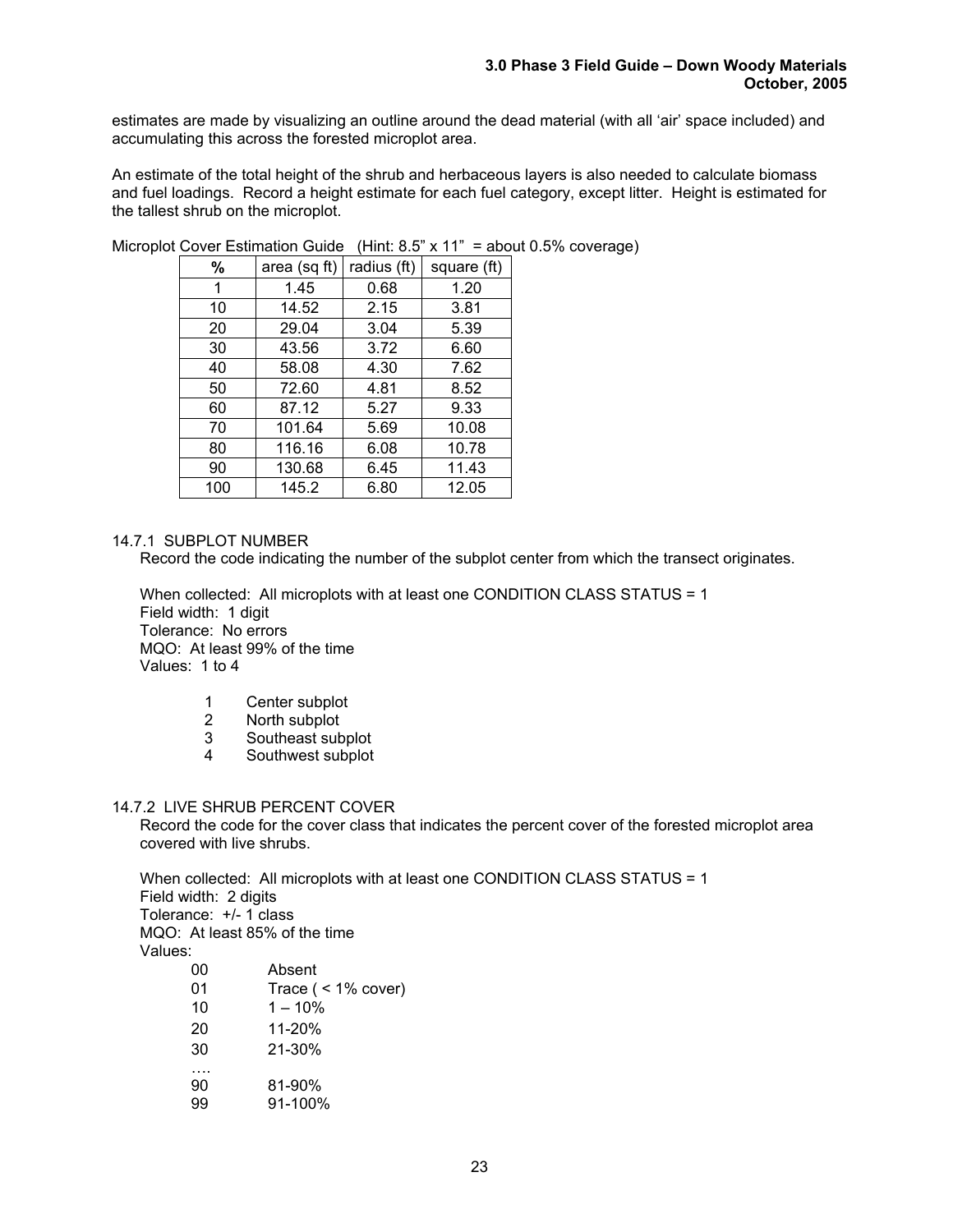#### 14.7.3 LIVE SHRUB HEIGHT

Record the code indicating the height of the tallest shrub to the nearest 0.1 foot. Measure heights < 6 feet and estimate heights > 6 feet.

When collected: All microplots with at least one CONDITION CLASS STATUS = 1 Field width: 3 digits Tolerance: +/- 0.5 ft MQO: At least 90% of the time Values: 00.0 to 99.9

#### 14.7.4 DEAD SHRUBS PERCENT COVER

Record the code for the cover class that indicates the percent cover of the forested microplot area covered with dead shrubs and dead branches attached to live shrubs if visible from above.

When collected: All microplots with at least one CONDITION CLASS STATUS = 1 Field width: 2 digits Tolerance: +/- 1 class MQO: At least 85% of the time Values:

| 00       | Absent                |
|----------|-----------------------|
| 01       | Trace $($ < 1% cover) |
| 10       | $1 - 10%$             |
| 20       | 11-20%                |
| 30       | $21 - 30%$            |
| 90<br>99 | 81-90%<br>91-100%     |

#### 14.7.5 DEAD SHRUB HEIGHT

Record the code indicating the height of the tallest dead shrub to the nearest 0.1 foot. Measure heights  $< 6$  feet and estimate heights  $> 6$  feet.

When collected: All microplots with at least one CONDITION CLASS STATUS = 1 Field width: 3 digits Tolerance: +/- 0.5 ft MQO: At least 90% of the time Values: 00.0 to 99.9

#### 14.7.6 LIVE HERBS PERCENT COVER

Record the code for the cover class that indicates the percent cover of the forested microplot area covered with live herbaceous plants.

When collected: All microplots with at least one CONDITION CLASS STATUS = 1 Field width: 2 digits Tolerance: +/- 1 class MQO: At least 85% of the time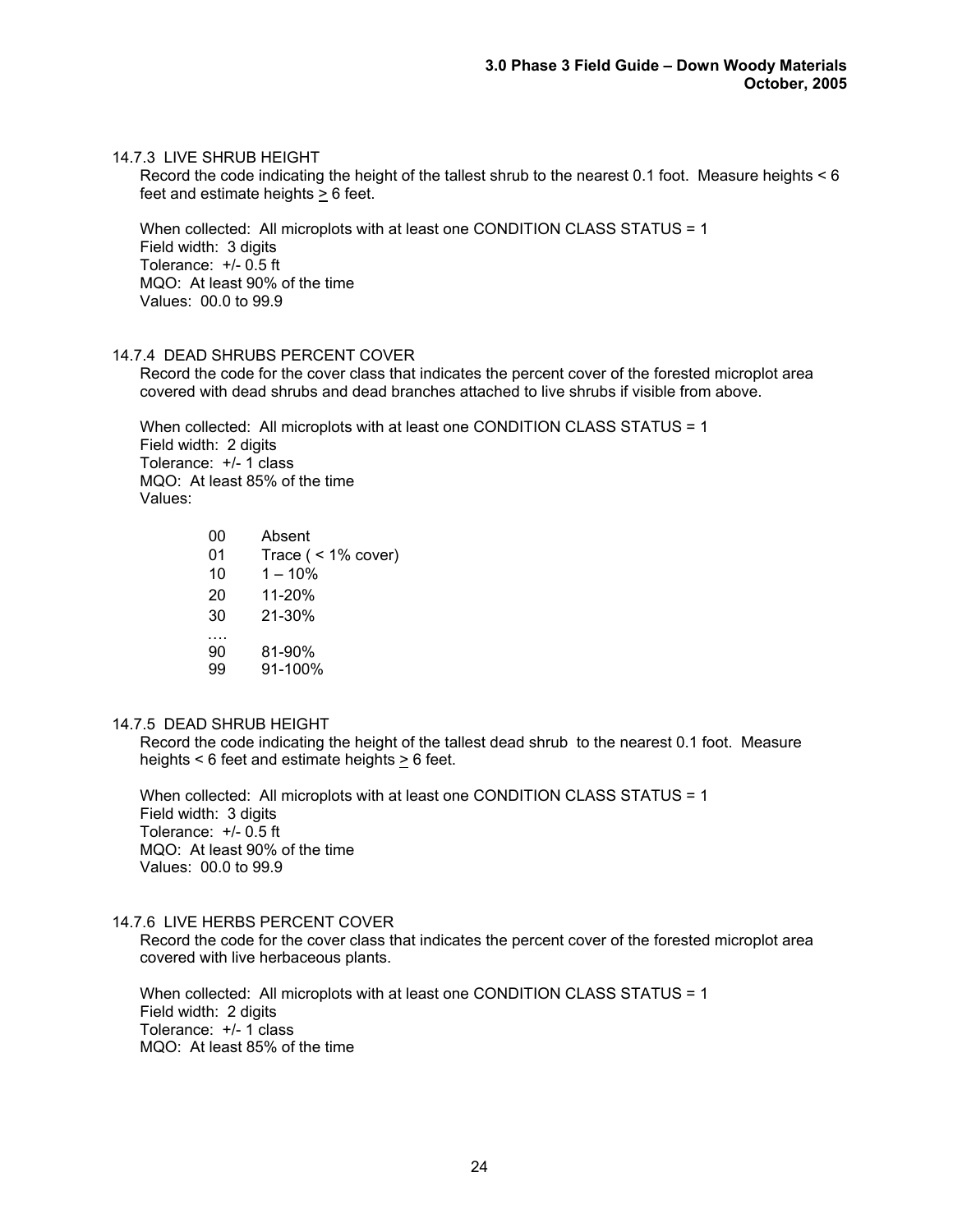Values:

- 00 Absent 01 Trace ( < 1% cover)  $10 \t 1 - 10\%$ 20 11-20% 30 21-30% ….<br>90 90 81-90%
- 99 91-100%

# 14.7.7 LIVE HERBS HEIGHT

Record the code indicating the height (at the tallest point) of the live herbaceous layer to the nearest 0.1 foot. Maximum height is 6 feet.

When collected: All microplots with at least one CONDITION CLASS STATUS = 1 Field width: 2 digits Tolerance:  $+/- 0.2$  ft MQO: At least 90% of the time Values: 0.0 to 6.0

#### 14.7.8 DEAD HERBS PERCENT COVER

Record the code for the cover class that indicates the percent cover of the forested microplot area covered with dead herbaceous plants and dead leaves attached to live plants if visible from above.

When collected: All microplots with at least one CONDITION CLASS STATUS = 1 Field width: 2 digits Tolerance: +/- 1 class MQO: At least 85% of the time Values:

| 00       | Absent                |
|----------|-----------------------|
| 01       | Trace $($ < 1% cover) |
| 10       | $1 - 10%$             |
| 20       | 11-20%                |
| 30       | 21-30%                |
| 90<br>99 | 81-90%<br>91-100%     |

#### 14.7.9 DEAD HERBS HEIGHT

Record the code indicating the height (at the tallest point) of the dead herbaceous layer to the nearest 0.1 foot. Maximum height is 6 feet.

When collected: All microplots with at least one CONDITION CLASS STATUS = 1 Field width: 2 digits Tolerance: +/- 0.2 ft MQO: At least 90% of the time Values: 0.0 to 6.0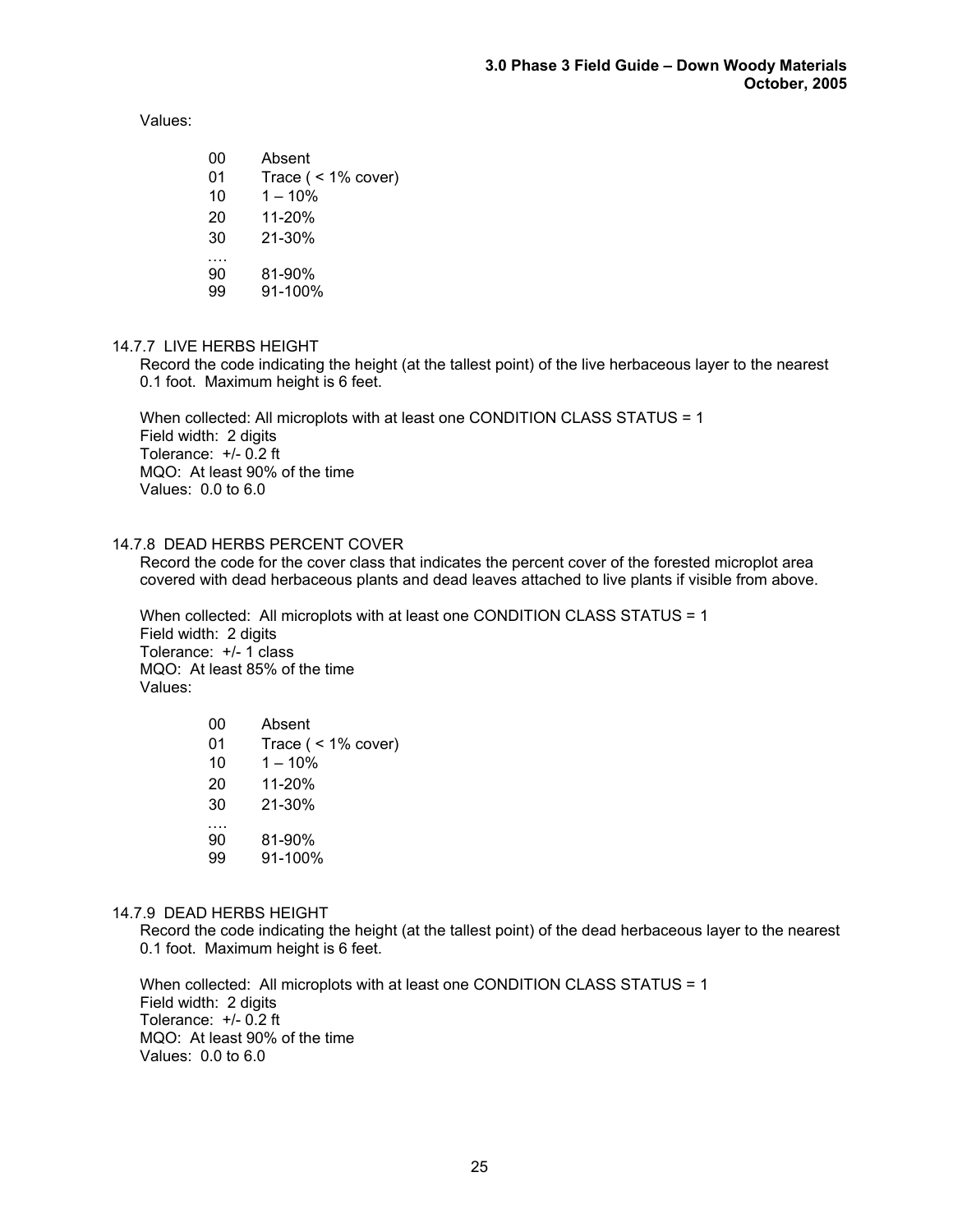## 14.7.10 LITTER PERCENT COVER

Record the code for the cover class that indicates the percent cover of the forested microplot area covered with litter. Litter is the layer of freshly fallen leaves, twigs, dead moss, dead lichens, and other fine particles of organic matter found on the surface of the forest floor. Decomposition is minimal.

When collected: All microplots with at least one CONDITION CLASS STATUS = 1 Field width: 2 digits Tolerance: +/- 1 class MQO: At least 85% of the time Values:

> 00 Absent 01 Trace ( < 1% cover)  $10 \t 1 - 10\%$ 20 11-20% 30 21-30% …. 90 81-90% 99 91-100%

#### **14.8 SAMPLING RESIDUE PILES**

The line transect method is not practical when sampling CWD within piles and windrows. Piles and windrows will be located and sampled on the subplot plot, regardless of whether they intersect a transect.

Piles and windrows created directly by human activity and log piles at the bottom of steep-sided ravines in which individual pieces are impossible to tally separately, are more efficiently sampled by using the following instructions. However, loose CWD in piles created by wind throw, landslides, fires, and other natural causes should be tallied using line transects unless it is physically impossible to measure the pieces in the natural pile.

For a pile to be tallied on a subplot that contains forest land, all of the following criteria must be met (Figure 14-11):

- The pile's center must be within 24.0 horizontal feet of subplot center,
- The pile's center must be in an accessible forest land condition class, and
- The pile contains pieces of CWD > 3 inches diameter that would be impossible to tally separately.

Use the PILE DENSITY variable to estimate the percent of the pile that contains woody material > 3 inches. The pile is assigned to the condition class in which the pile center lies.

Apply the following steps to determine the center of a pile or windrow:

- 1. Determine the longest axis of a pile.
- 2. Determine the midpoint of this axis.
- 3. Project a line through this midpoint that is perpendicular to the axis determined in step 1.
- 4. Determine the midpoint of the segment of this projected line that crosses the pile.
- 5. This is the center of the pile.

Piles that cross the 24.0-foot fixed-radius subplot boundary: If the center of a pile is within 24.0 horizontal feet of subplot center, tally the pile, recording the dimensions of the entire pile even if part of the pile is beyond 24.0 feet. If the center of a pile is more than 24.0 horizontal feet of subplot center, do not tally the pile or any portion of the pile.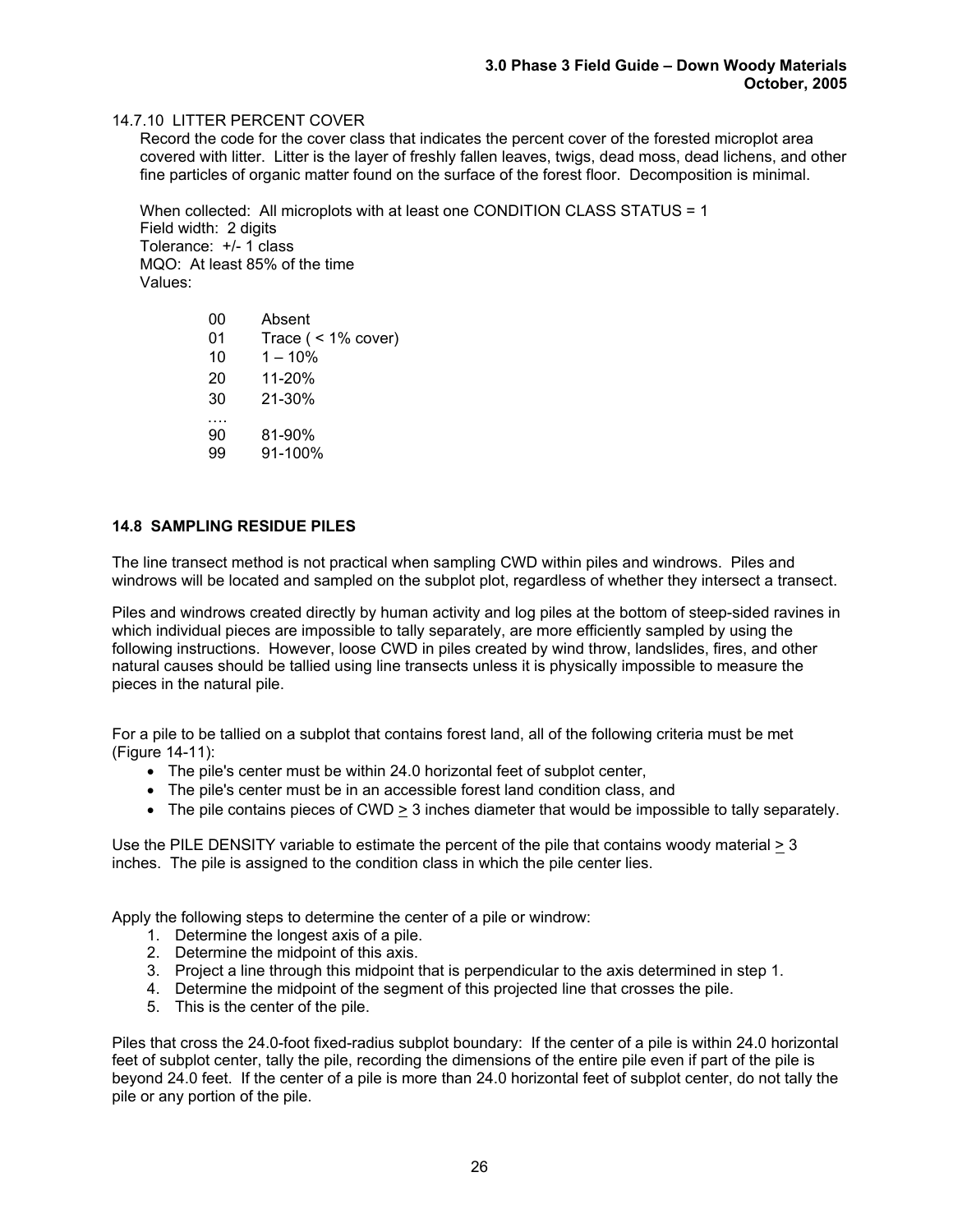

Figure 14-11. Residue pile selection examples.

#### 14.8.1 SUBPLOT NUMBER

Record the code indicating the subplot number.

When collected: Record for all sampled residue piles Field width: 1 digit Tolerance: No errors MQO: At least 99% of the time Values: 1 to 4

- 1 Center subplot
- 2 North subplot
- 3 Southeast subplot
- 4 Southwest subplot

#### 14.8.2 CONDITION CLASS

Record the code indicating the number of the condition class to which the pile is assigned.

When collected: Record for all sampled residue piles Field Width: 1 digit Tolerance: No errors MQO: At least 99% of the time Values: 1 to 9

#### 14.8.3 PILE AZIMUTH

Record the code indicating the azimuth from the subplot center to the pile. This azimuth centers on the pile so that it can be relocated. Use 360 for north.

When collected: All sampled residue piles Field width: 3 digits Tolerance: +/- 10 MQO: At least 90% of the time Values: 001 to 360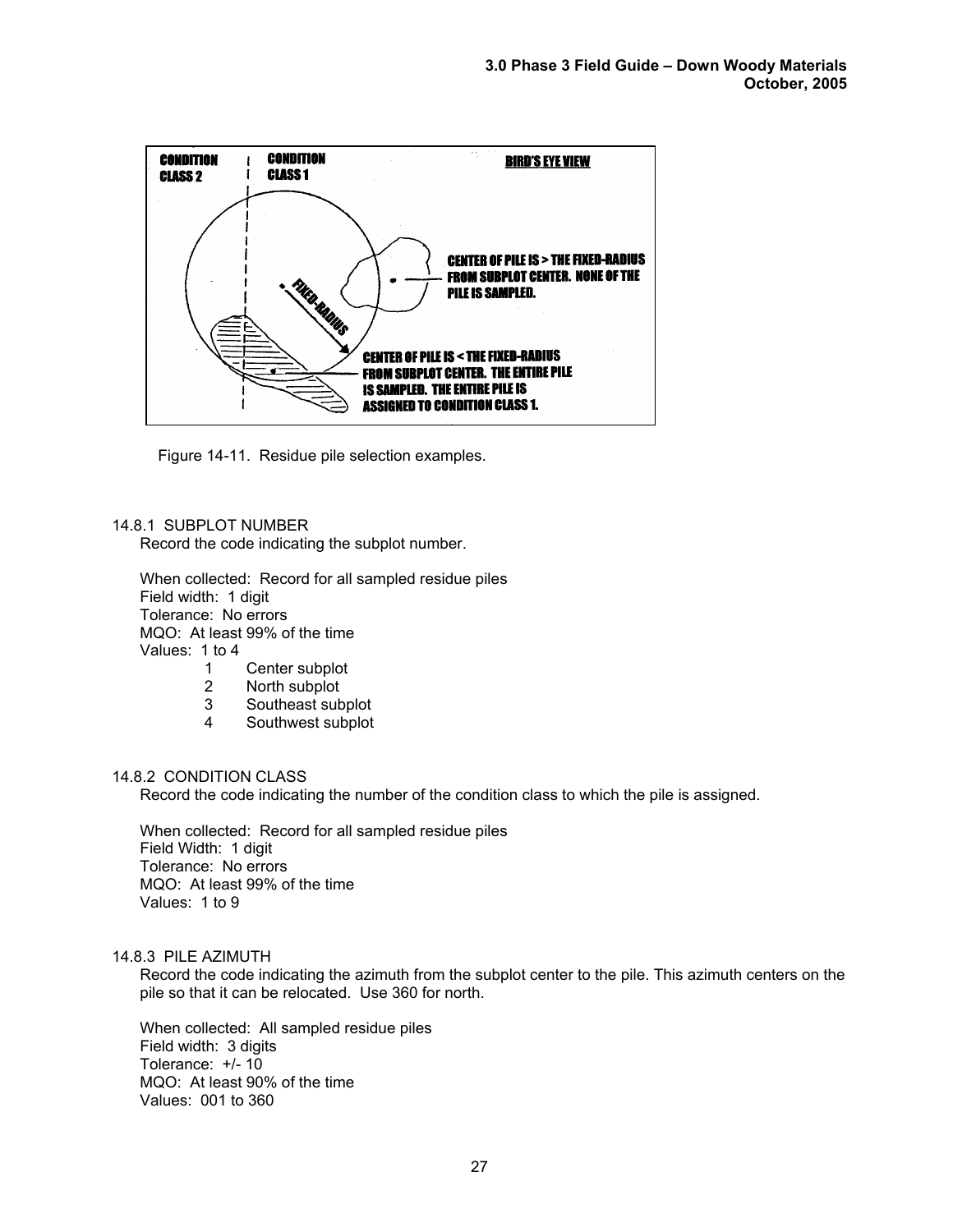## 14.8.4 PILE SHAPE

Record the code indicating the shape of the pile. Determine which of the four shapes diagrammed in Figure 14-12 most resembles the pile and record the dimensions. Pile dimensions should be ocularly smoothed out when making estimates. Average the unevenness of protruding pieces.

When collected: All sampled residue piles Field width: 1 digit Tolerance: No errors MQO: At least 90% of the time Values: 1 to 4



Figure 14-12. PILE SHAPE codes.

#### 14.8.5 PILE LENGTH 1

Record the code indicating the length of the sides of the pile. Estimate to the nearest foot. PILE LENGTH 1 may often equal PILE LENGTH 2.

When collected: All sampled residue piles and PILE SHAPE = 2, 3, 4 Field width: 2 digits Tolerance: +/- 10% MQO: At least 90% of the time Values: 01 to 99

#### 14.8.6 PILE LENGTH 2

Record the code indicating the length of the sides of the pile. Estimate to the nearest foot. PILE LENGTH 1 may often equal PILE LENGTH 2.

When collected: All sampled residue piles and PILE SHAPE = 4 Field width: 2 digits Tolerance: +/- 10% MQO: At least 90% of the time Values: 01 to 99

#### 14.8.7 PILE WIDTH 1

Record the code indicating the width of the sides of the pile. Estimate to the nearest foot. PILE WIDTH 1 may often equal PILE WIDTH 2.

When collected: All sampled residue piles, and PILE SHAPE = 1, 2, 3, 4 Field width: 2 digits Tolerance: +/- 10% MQO: At least 90% of the time Values: 01 to 99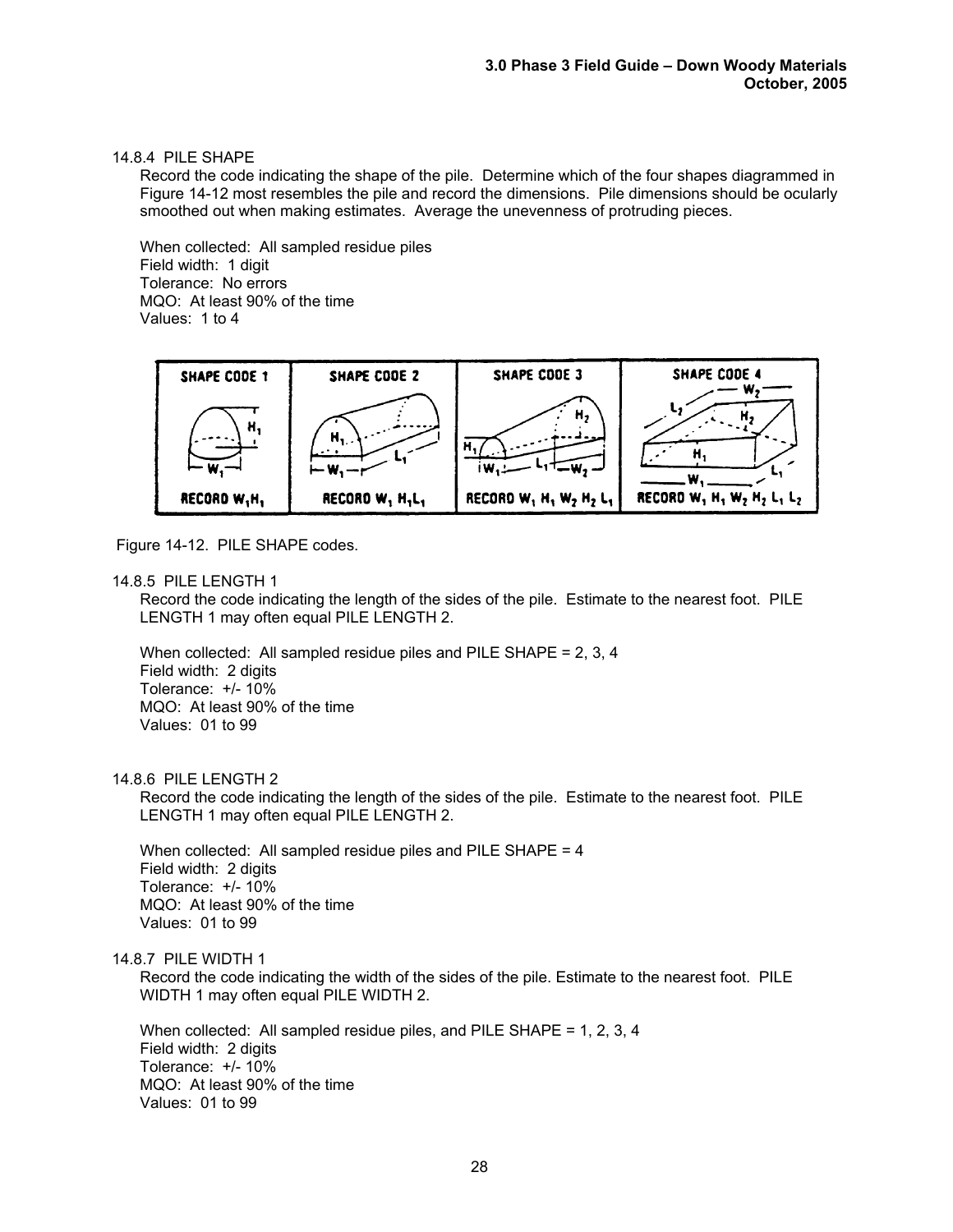14.8.8 PILE WIDTH 2

Record the code indicating the width of the sides of the pile. Estimate to the nearest foot. PILE WIDTH 1 may often equal PILE WIDTH 2.

When collected: All sampled residue piles, and PILE SHAPE = 3, 4 Field width: 2 digits Tolerance: +/- 10% MQO: At least 90% of the time Values: 01 to 99

#### 14.8.9 PILE HEIGHT 1

Record the code indicating the height of either end of the pile. Estimate to the nearest foot. PILE HEIGHT 1 may often equal PILE HEIGHT 2.

When collected: All sampled residue piles, and PILE SHAPE = 1, 2, 3, 4 Field width: 2 digits Tolerance: +/- 10% MQO: At least 90% of the time Values: 01 to 99

14.8.10 PILE HEIGHT 2

Record the code indicating the height of either end of the pile. Estimate to the nearest foot. PILE HEIGHT 1 may often equal PILE HEIGHT 2.

When collected: All sampled residue piles, and PILE SHAPE = 3, 4 Field width: 2 digits Tolerance: +/- 10% MQO: At least 90% of the time Values: 01 to 99

#### 14.8.11 PILE DENSITY

Record the code estimating the percent of the pile that consists of wood. Use the PILE DENSITY variable to estimate the percent of the pile that contains woody material > 3 inches. Air, soil, rock, plants, etc, should be factored out of the estimate. Estimate to the nearest 10 percent.

When collected: All sampled residue piles Field width: 2 digits Tolerance: +/- 20% MQO: At least 75% of the time Values:

| Absent                |
|-----------------------|
| Trace $($ < 1% cover) |
| $1 - 10%$             |
| 11-20%                |
| $21 - 30%$            |
|                       |
| 81-90%                |
| 91-100%               |
|                       |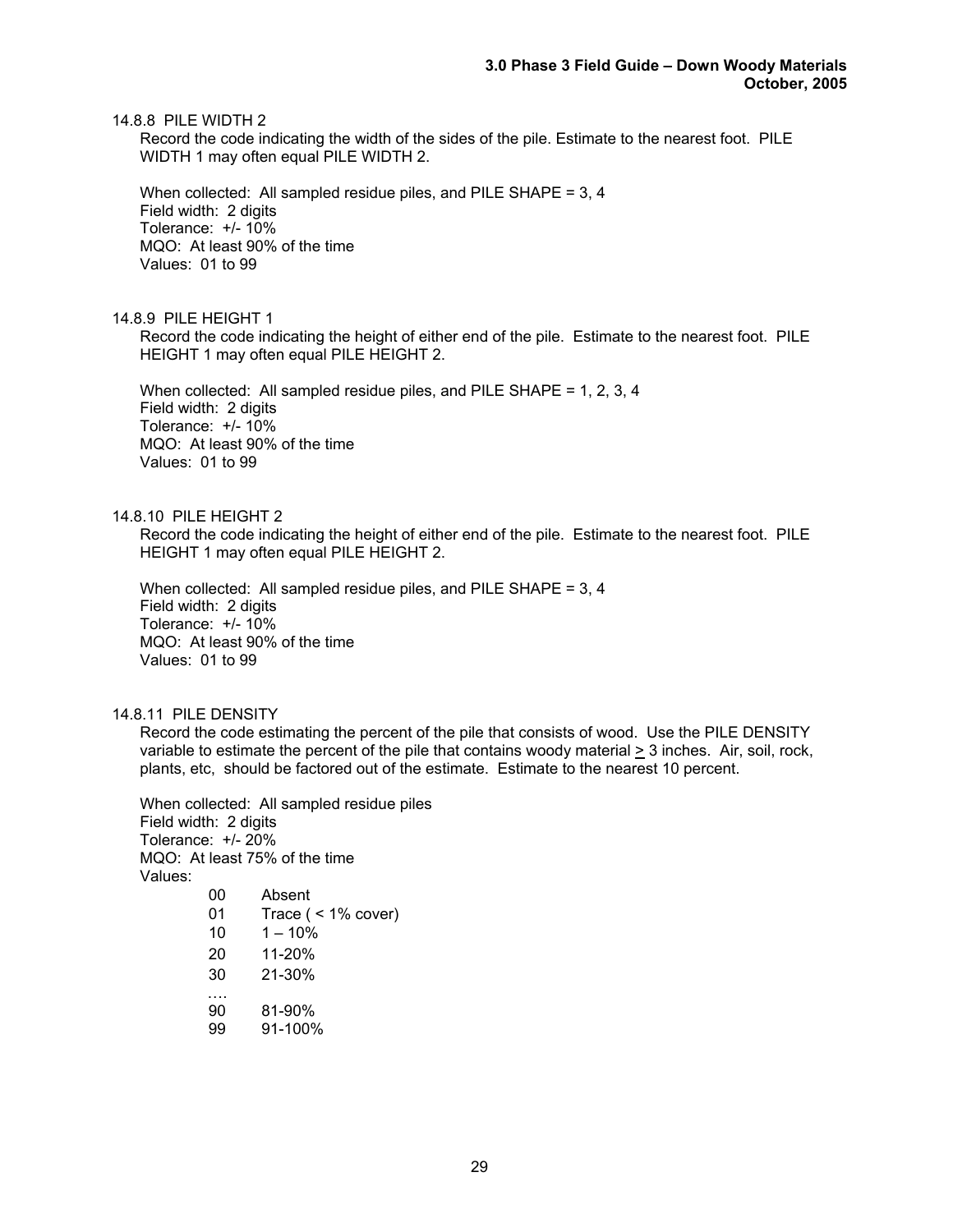# **14.9 ACKNOWLEDGEMENTS**

Contact information for the National Advisor for this indicator is: Chris Woodall, USDA Forest Service, North Central Research Station, 1992 Folwell Ave, St. Paul, MN 55108, cwoodall@fs.fed.us, http:\\ncrs2.fs.fed.us\4801\DWM .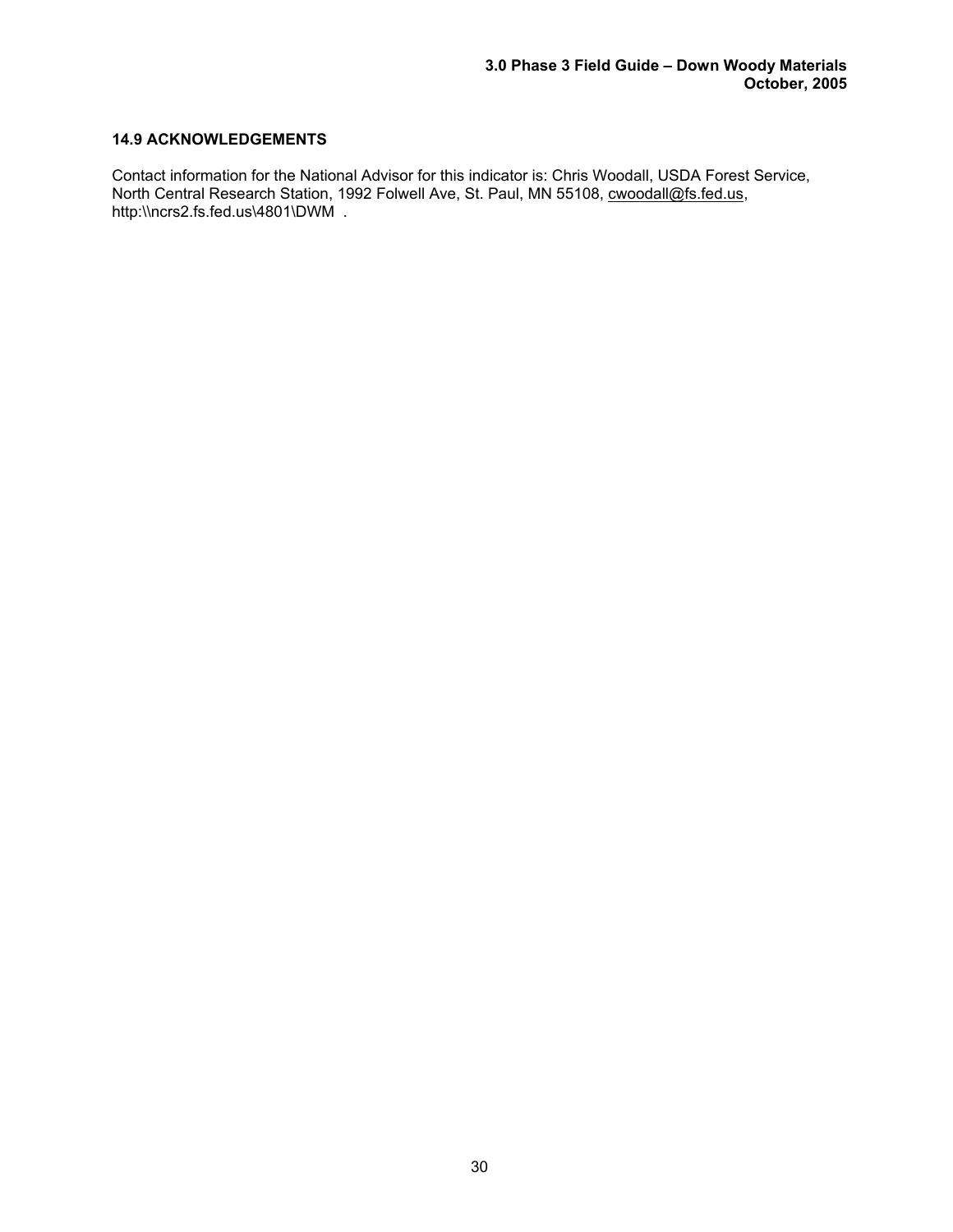# **APPENDIX. DATA SHEETS**

# **DOWN WOODY MATERIALS – TRANSECT SEGMENT DATA FORM**

HEX # \_\_\_\_\_\_\_\_\_\_\_\_\_\_\_\_ DATE \_\_\_\_/\_\_\_\_/\_\_\_\_

# **CWD TRANSECT SEGMENTS**

| <b>SUB</b><br>PL       | $\sf T$ | $_{\rm CC}$        | <b>SLP DIST1</b><br>(0.1ft) | <b>SLP DIST2</b><br>(0.1ft) | SLP<br>PCT           | <b>HOR DIST</b><br>(0.1ft) |
|------------------------|---------|--------------------|-----------------------------|-----------------------------|----------------------|----------------------------|
| $\mathsf{X}\mathsf{X}$ | Xxx     |                    |                             |                             | $\pmb{\mathsf{XXX}}$ |                            |
|                        |         | $\pmb{\mathsf{X}}$ | xxx.y                       | xxx.y                       |                      | xxx.y                      |
|                        |         |                    |                             |                             |                      |                            |
|                        |         |                    |                             |                             |                      |                            |
|                        |         |                    |                             |                             |                      |                            |
|                        |         |                    |                             |                             |                      |                            |
|                        |         |                    |                             |                             |                      |                            |
|                        |         |                    |                             |                             |                      |                            |
|                        |         |                    |                             |                             |                      |                            |
|                        |         |                    |                             |                             |                      |                            |
|                        |         |                    |                             |                             |                      |                            |
|                        |         |                    |                             |                             |                      |                            |
|                        |         |                    |                             |                             |                      |                            |
|                        |         |                    |                             |                             |                      |                            |
|                        |         |                    |                             |                             |                      |                            |
|                        |         |                    |                             |                             |                      |                            |
|                        |         |                    |                             |                             |                      |                            |
|                        |         |                    |                             |                             |                      |                            |
|                        |         |                    |                             |                             |                      |                            |
|                        |         |                    |                             |                             |                      |                            |
|                        |         |                    |                             |                             |                      |                            |
|                        |         |                    |                             |                             |                      |                            |
|                        |         |                    |                             |                             |                      |                            |
|                        |         |                    |                             |                             |                      |                            |
|                        |         |                    |                             |                             |                      |                            |
|                        |         |                    |                             |                             |                      |                            |
|                        |         |                    |                             |                             |                      |                            |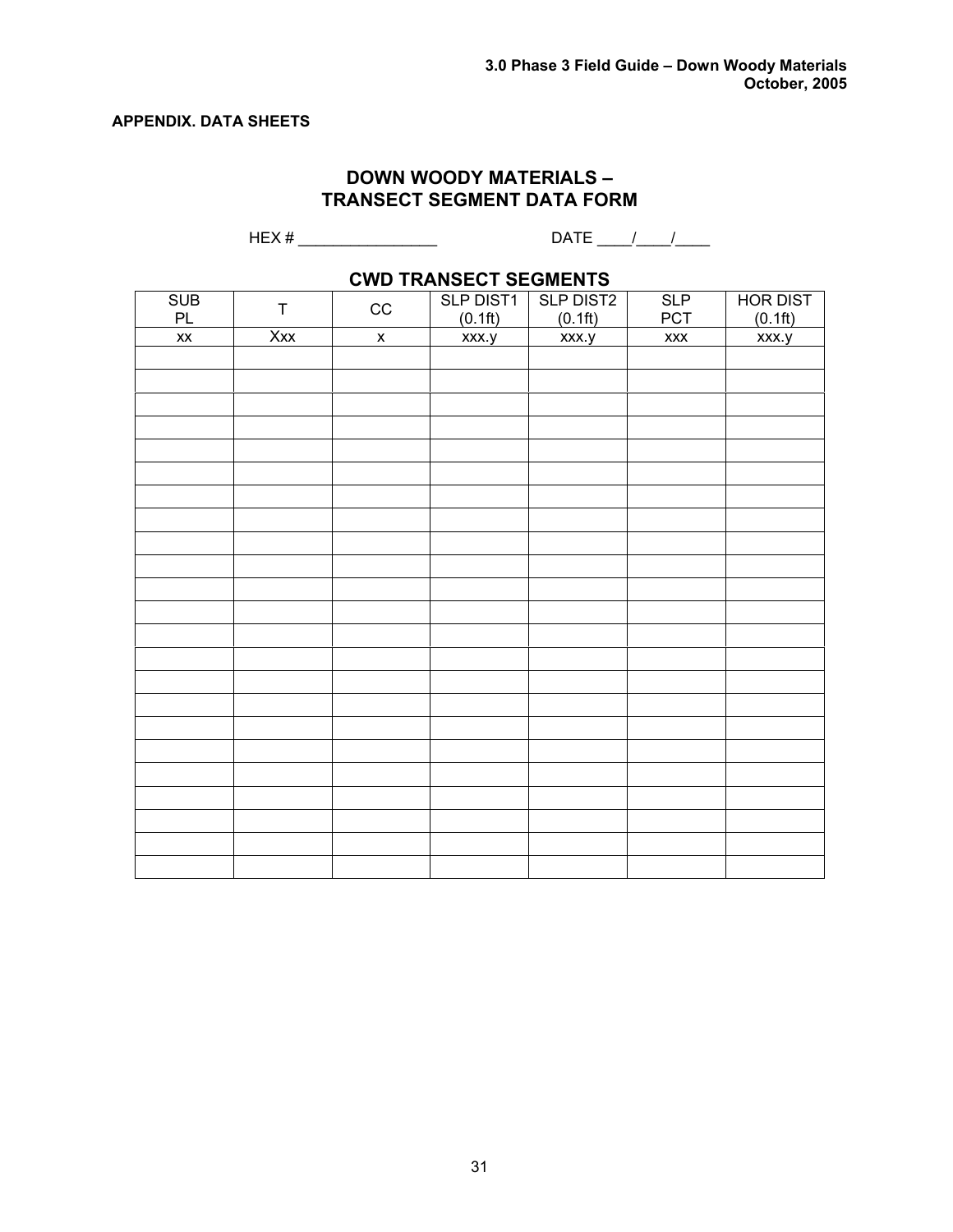# **FWD DATA FORM**

HEX # \_\_\_\_\_\_\_\_\_\_\_\_\_\_\_\_ DATE \_\_\_\_/\_\_\_\_/\_\_\_\_

**FINE WOODY DEBRIS COUNT** 

| <b>SUBPLOT</b> | <b>CLASS</b> | <b>CONDITION SMALL FWD</b><br>0.1" TO 0.25" | <b>MED FWD</b><br>0.25" TO 1" | <b>LARGE FWD</b><br>1" TO 3" | <b>REASON FOR</b><br><b>HIGH COUNT</b> | <b>RESIDUE PILE</b><br>ON TRANSECT? |
|----------------|--------------|---------------------------------------------|-------------------------------|------------------------------|----------------------------------------|-------------------------------------|
| X              | X            | <b>XXX</b>                                  | Xxx                           | <b>XXX</b>                   | X                                      | $\mathsf{x}$                        |
|                |              |                                             |                               |                              |                                        |                                     |
|                |              |                                             |                               |                              |                                        |                                     |
|                |              |                                             |                               |                              |                                        |                                     |
|                |              |                                             |                               |                              |                                        |                                     |
|                |              |                                             |                               |                              |                                        |                                     |
|                |              |                                             |                               |                              |                                        |                                     |
|                |              |                                             |                               |                              |                                        |                                     |
|                |              |                                             |                               |                              |                                        |                                     |
|                |              |                                             |                               |                              |                                        |                                     |
|                |              |                                             |                               |                              |                                        |                                     |
|                |              |                                             |                               |                              |                                        |                                     |
|                |              |                                             |                               |                              |                                        |                                     |
|                |              |                                             |                               |                              |                                        |                                     |
|                |              |                                             |                               |                              |                                        |                                     |
|                |              |                                             |                               |                              |                                        |                                     |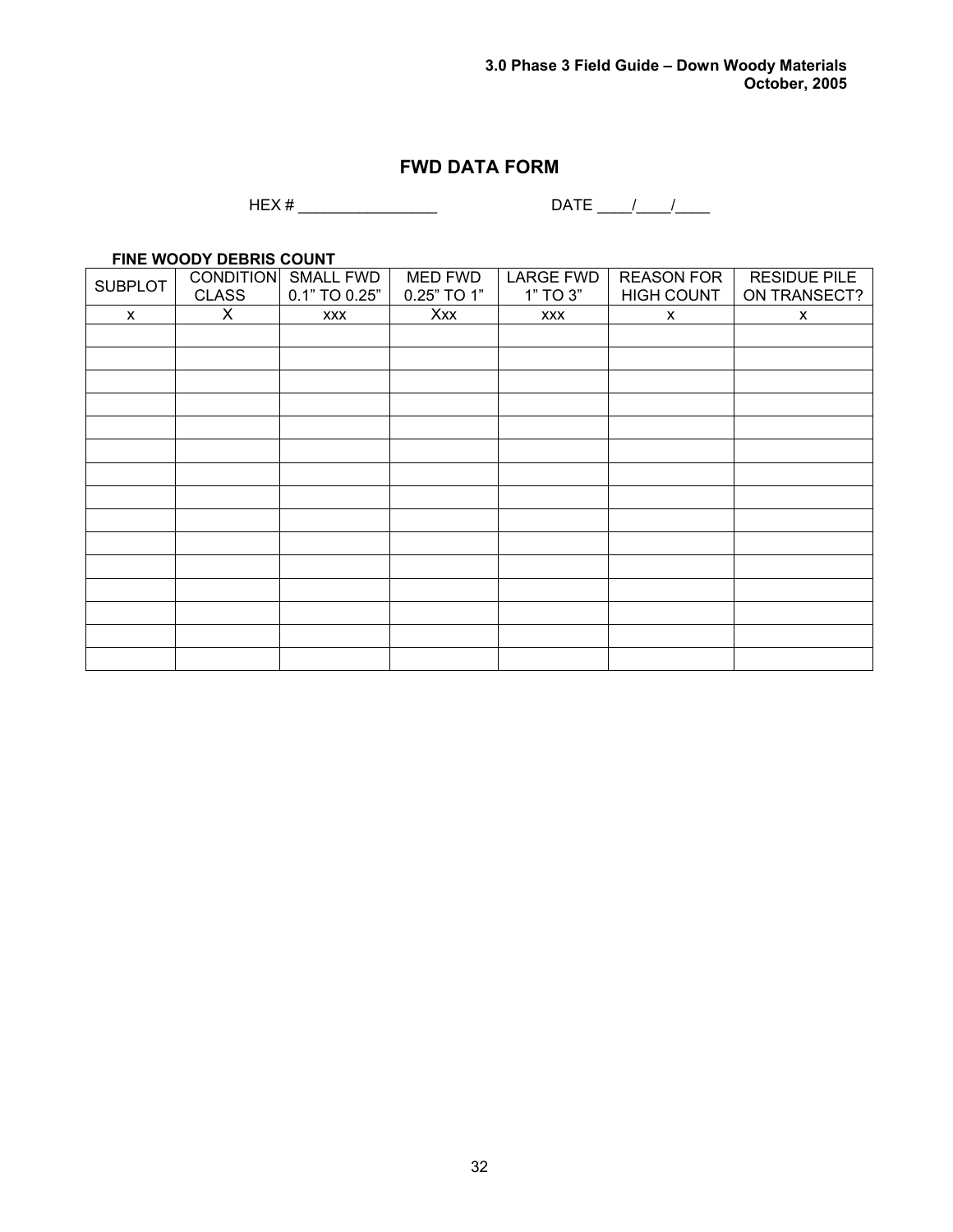# **COARSE WOODY DEBRIS DATA FORM**

HEX # \_\_\_\_\_\_\_\_\_\_\_\_\_\_\_\_ DATE \_\_\_\_/\_\_\_\_/\_\_\_\_ PAGE \_\_\_\_ OF\_\_\_\_

| SUB                | <b>TRAN</b>                                                        | $\mathsf{CWD}$ | <b>SPC</b>              | <b>TRAN</b>                                                        | $\ensuremath{\mathsf{SML}}$ | ${\sf LRG}$             | <b>TOTAL</b>                       | <b>DECAY</b>              | HOL?                      | <b>CWD</b>                |
|--------------------|--------------------------------------------------------------------|----------------|-------------------------|--------------------------------------------------------------------|-----------------------------|-------------------------|------------------------------------|---------------------------|---------------------------|---------------------------|
| <b>PLT</b>         |                                                                    | <b>DIST</b>    |                         | <b>DIAM</b>                                                        | <b>DIAM</b>                 | <b>DIAM</b>             | <b>LENGTH</b>                      | <b>CLASS</b>              |                           | <b>HIST</b>               |
| $\mathbf{1}$       | $\mathbf 2$                                                        | $\mathbf{3}$   | $\overline{\mathbf{4}}$ | ${\bf 5}$                                                          | $\bf 6$                     | $\overline{\mathbf{7}}$ | $\pmb{8}$                          | $\pmb{9}$                 | ${\bf 10}$                | 11                        |
| $\pmb{\mathsf{x}}$ | $\pmb{\mathsf{x}}\pmb{\mathsf{x}}\pmb{\mathsf{x}}\pmb{\mathsf{x}}$ | xx.y           | $\pmb{\mathsf{XXX}}$    | $\pmb{\mathsf{x}}\pmb{\mathsf{x}}\pmb{\mathsf{x}}\pmb{\mathsf{x}}$ | $\pmb{\mathsf{XXX}}$        | $\pmb{\mathsf{XXX}}$    | $\pmb{\mathsf{x}}\pmb{\mathsf{x}}$ | $\boldsymbol{\mathsf{x}}$ | $\boldsymbol{\mathsf{x}}$ | $\boldsymbol{\mathsf{x}}$ |
|                    |                                                                    |                |                         |                                                                    |                             |                         |                                    |                           |                           |                           |
|                    |                                                                    |                |                         |                                                                    |                             |                         |                                    |                           |                           |                           |
|                    |                                                                    |                |                         |                                                                    |                             |                         |                                    |                           |                           |                           |
|                    |                                                                    |                |                         |                                                                    |                             |                         |                                    |                           |                           |                           |
|                    |                                                                    |                |                         |                                                                    |                             |                         |                                    |                           |                           |                           |
|                    |                                                                    |                |                         |                                                                    |                             |                         |                                    |                           |                           |                           |
|                    |                                                                    |                |                         |                                                                    |                             |                         |                                    |                           |                           |                           |
|                    |                                                                    |                |                         |                                                                    |                             |                         |                                    |                           |                           |                           |
|                    |                                                                    |                |                         |                                                                    |                             |                         |                                    |                           |                           |                           |
|                    |                                                                    |                |                         |                                                                    |                             |                         |                                    |                           |                           |                           |
|                    |                                                                    |                |                         |                                                                    |                             |                         |                                    |                           |                           |                           |
|                    |                                                                    |                |                         |                                                                    |                             |                         |                                    |                           |                           |                           |
|                    |                                                                    |                |                         |                                                                    |                             |                         |                                    |                           |                           |                           |
|                    |                                                                    |                |                         |                                                                    |                             |                         |                                    |                           |                           |                           |
|                    |                                                                    |                |                         |                                                                    |                             |                         |                                    |                           |                           |                           |
|                    |                                                                    |                |                         |                                                                    |                             |                         |                                    |                           |                           |                           |
|                    |                                                                    |                |                         |                                                                    |                             |                         |                                    |                           |                           |                           |
|                    |                                                                    |                |                         |                                                                    |                             |                         |                                    |                           |                           |                           |
|                    |                                                                    |                |                         |                                                                    |                             |                         |                                    |                           |                           |                           |
|                    |                                                                    |                |                         |                                                                    |                             |                         |                                    |                           |                           |                           |
|                    |                                                                    |                |                         |                                                                    |                             |                         |                                    |                           |                           |                           |
|                    |                                                                    |                |                         |                                                                    |                             |                         |                                    |                           |                           |                           |
|                    |                                                                    |                |                         |                                                                    |                             |                         |                                    |                           |                           |                           |
|                    |                                                                    |                |                         |                                                                    |                             |                         |                                    |                           |                           |                           |
|                    |                                                                    |                |                         |                                                                    |                             |                         |                                    |                           |                           |                           |
|                    |                                                                    |                |                         |                                                                    |                             |                         |                                    |                           |                           |                           |
|                    |                                                                    |                |                         |                                                                    |                             |                         |                                    |                           |                           |                           |
|                    |                                                                    |                |                         |                                                                    |                             |                         |                                    |                           |                           |                           |
|                    |                                                                    |                |                         |                                                                    |                             |                         |                                    |                           |                           |                           |
|                    |                                                                    |                |                         |                                                                    |                             |                         |                                    |                           |                           |                           |
|                    |                                                                    |                |                         |                                                                    |                             |                         |                                    |                           |                           |                           |
|                    |                                                                    |                |                         |                                                                    |                             |                         |                                    |                           |                           |                           |
|                    |                                                                    |                |                         |                                                                    |                             |                         |                                    |                           |                           |                           |
|                    |                                                                    |                |                         |                                                                    |                             |                         |                                    |                           |                           |                           |
|                    |                                                                    |                |                         |                                                                    |                             |                         |                                    |                           |                           |                           |
|                    |                                                                    |                |                         |                                                                    |                             |                         |                                    |                           |                           |                           |
|                    |                                                                    |                |                         |                                                                    |                             |                         |                                    |                           |                           |                           |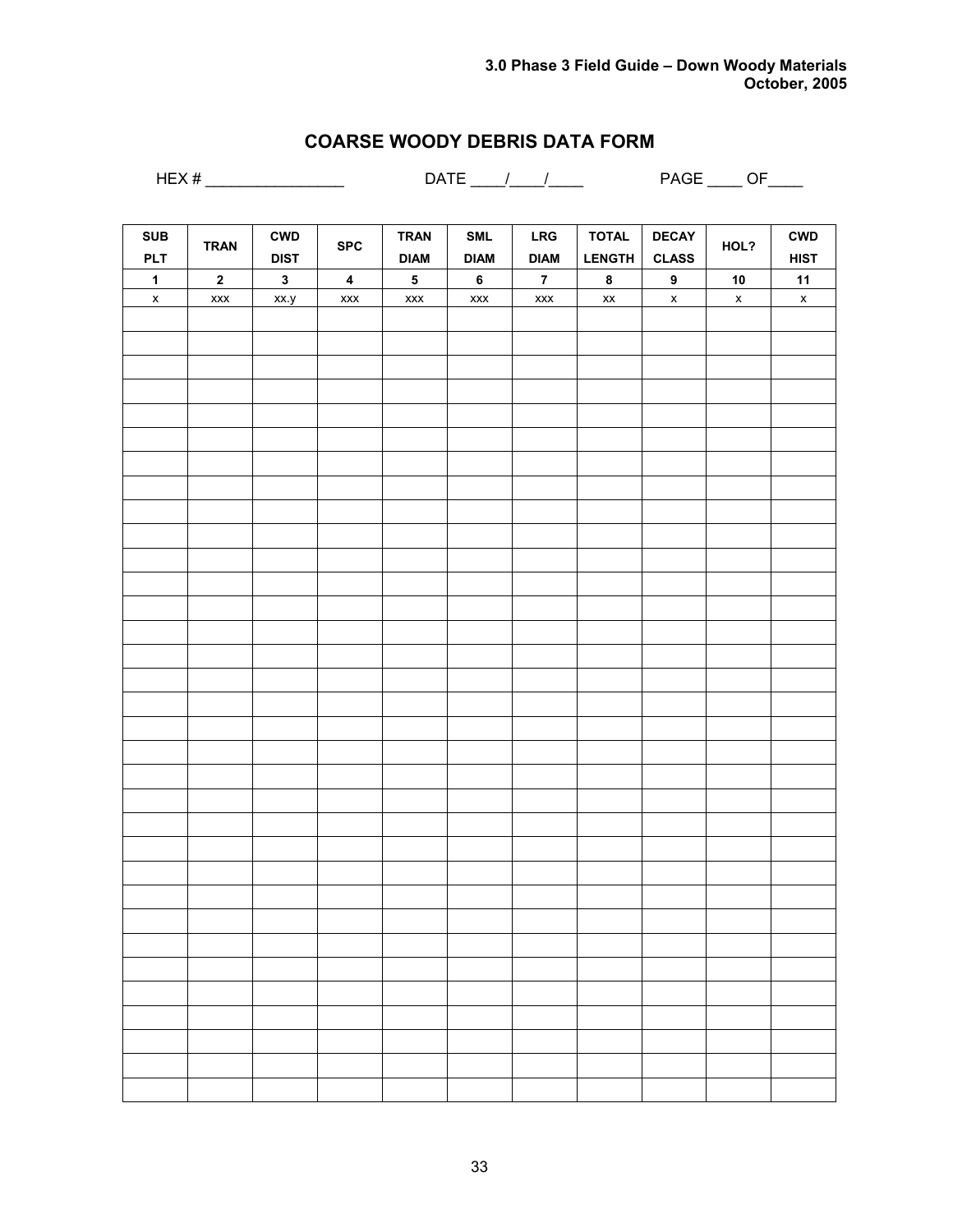# **FUELS ASSESSMENT DATA FORM**

HEX # \_\_\_\_\_\_\_\_\_\_\_\_\_\_\_\_ DATE \_\_\_\_/\_\_\_\_/\_\_\_\_

# **MICROPLOT FUEL LOADING**

| <b>SUBPLOT</b> | <b>LIVE</b><br><b>SHRUB</b><br>% | LIVE<br><b>SHRUB</b><br>НT | <b>DEAD</b><br><b>SHRUB</b><br>$\%$ | <b>DEAD</b><br><b>SHRUB</b><br>HТ | LIVE<br><b>HERB</b><br>% | <b>LIVE</b><br><b>HERB</b><br>НT | <b>DEAD</b><br><b>HERB</b><br>% | <b>DEAD</b><br><b>HERB</b><br>HТ | <b>LITTER</b><br>% |
|----------------|----------------------------------|----------------------------|-------------------------------------|-----------------------------------|--------------------------|----------------------------------|---------------------------------|----------------------------------|--------------------|
|                | XX                               | XX.V                       | XX                                  | XX.V                              | XX                       | XX.V                             | <b>XX</b>                       | XX.V                             | XX                 |
|                |                                  |                            |                                     |                                   |                          |                                  |                                 |                                  |                    |
| 2              |                                  |                            |                                     |                                   |                          |                                  |                                 |                                  |                    |
| 3              |                                  |                            |                                     |                                   |                          |                                  |                                 |                                  |                    |
|                |                                  |                            |                                     |                                   |                          |                                  |                                 |                                  |                    |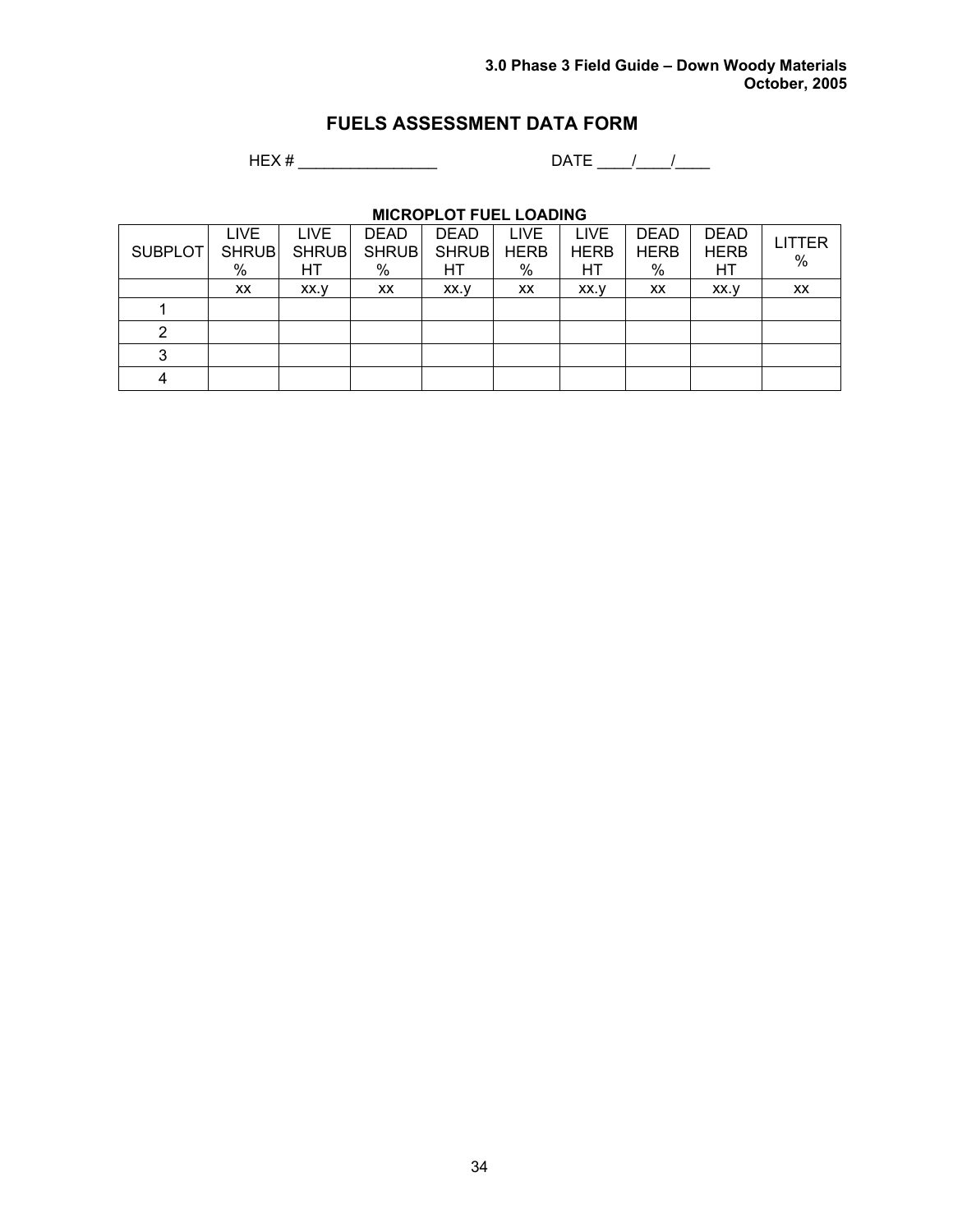# **DUFF, LITTER, FUELBED ASSESSMENT DATA FORM**

HEX # \_\_\_\_\_\_\_\_\_\_\_\_\_\_\_\_ DATE \_\_\_\_/\_\_\_\_/\_\_\_\_

# **DUFF, LITTER, & FUELBED DEPTHS**

| SUBPLOT | TRANSECT   | DL_SAMP | DUFFLITTER<br><b>DEPTH</b> | <b>LITTER</b><br><b>DEPTH</b> | <b>FUELBED</b><br><b>DEPTH</b> |
|---------|------------|---------|----------------------------|-------------------------------|--------------------------------|
| X       | <b>XXX</b> | X       | xx.y                       | xx.y                          | xx.y                           |
|         |            |         |                            |                               |                                |
|         |            |         |                            |                               |                                |
|         |            |         |                            |                               |                                |
|         |            |         |                            |                               |                                |
|         |            |         |                            |                               |                                |
|         |            |         |                            |                               |                                |
|         |            |         |                            |                               |                                |
|         |            |         |                            |                               |                                |
|         |            |         |                            |                               |                                |
|         |            |         |                            |                               |                                |
|         |            |         |                            |                               |                                |
|         |            |         |                            |                               |                                |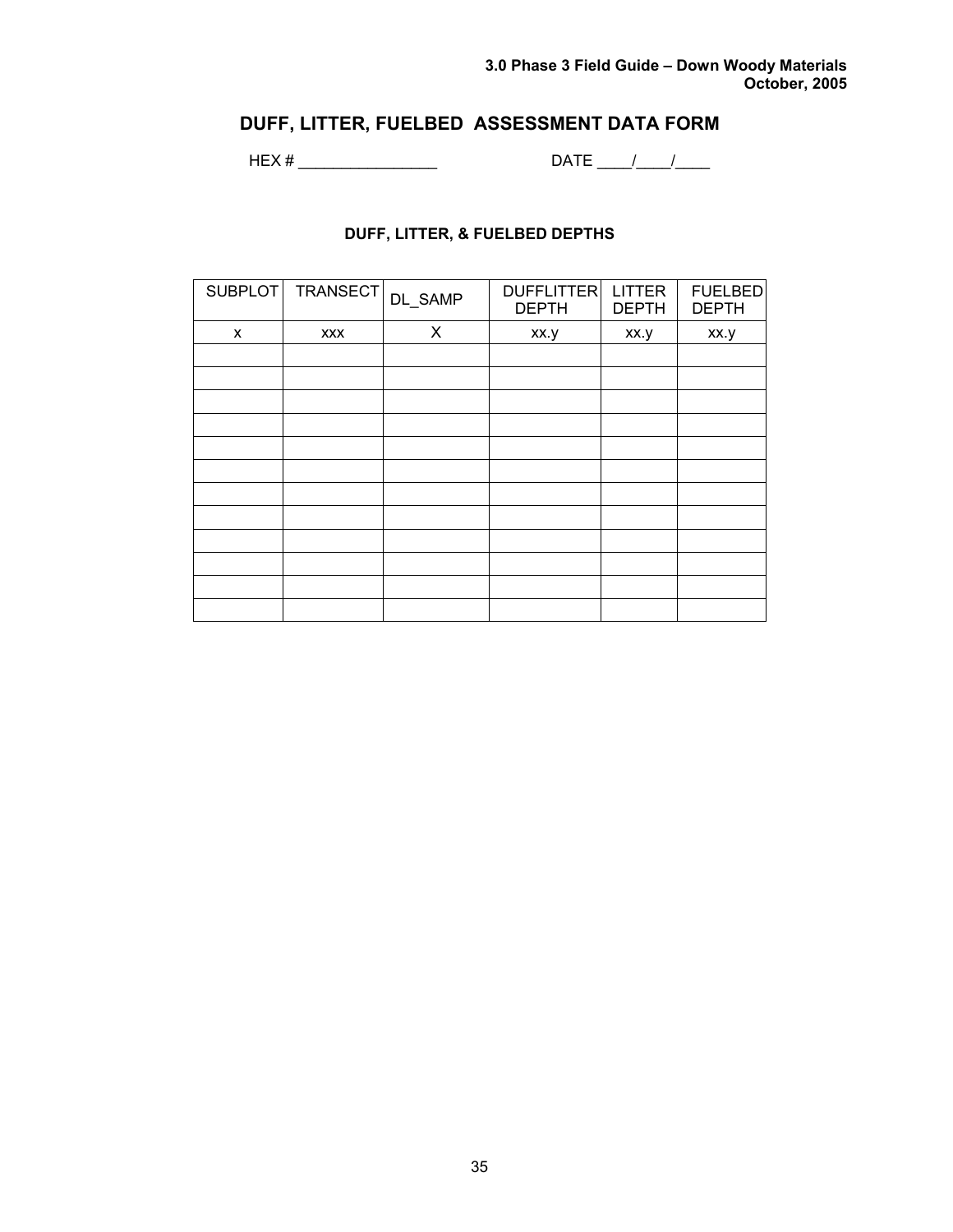# **RESIDUE PILE DATA FORM**

HEX # \_\_\_\_\_\_\_\_\_\_\_\_\_\_\_\_ DATE \_\_\_\_/\_\_\_\_/\_\_\_\_

# **RESIDUE PILES**

| <b>SUB</b><br>PL | CC | <b>PILE</b><br><b>AZM</b> | <b>SHP</b> | LNG1<br>(f <sup>t</sup> ) | LNG <sub>2</sub><br>(f <sup>t</sup> ) | WID1<br>(f <sup>t</sup> ) | WID <sub>2</sub><br>(f <sup>t</sup> ) | HT <sub>1</sub><br>(f <sup>t</sup> ) | HT <sub>2</sub><br>(f <sup>t</sup> ) | PILE<br><b>DENS</b> |
|------------------|----|---------------------------|------------|---------------------------|---------------------------------------|---------------------------|---------------------------------------|--------------------------------------|--------------------------------------|---------------------|
| XX               | X  | <b>XXX</b>                | X          | XX                        | XX                                    | XX                        | XX                                    | XX                                   | XX                                   | Xx                  |
|                  |    |                           |            |                           |                                       |                           |                                       |                                      |                                      |                     |
|                  |    |                           |            |                           |                                       |                           |                                       |                                      |                                      |                     |
|                  |    |                           |            |                           |                                       |                           |                                       |                                      |                                      |                     |
|                  |    |                           |            |                           |                                       |                           |                                       |                                      |                                      |                     |
|                  |    |                           |            |                           |                                       |                           |                                       |                                      |                                      |                     |
|                  |    |                           |            |                           |                                       |                           |                                       |                                      |                                      |                     |
|                  |    |                           |            |                           |                                       |                           |                                       |                                      |                                      |                     |
|                  |    |                           |            |                           |                                       |                           |                                       |                                      |                                      |                     |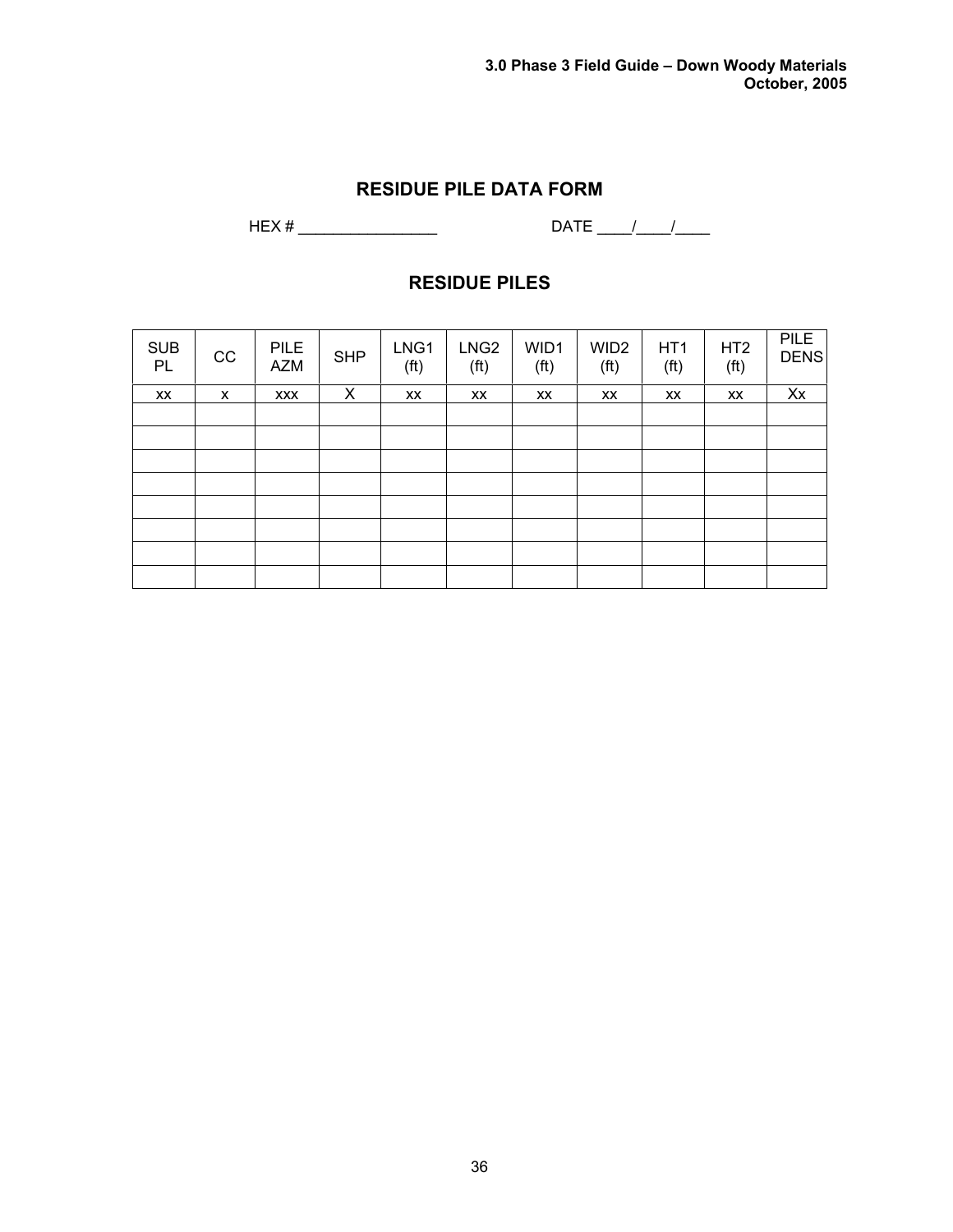# **DWM Combined Data Form**

| <b>Date</b>                        |                               | Hexagon #                                     |                                 |                               | <b>FIA Plot</b><br>#    |                 |                          | P-3 Plot<br>#      |               |                |
|------------------------------------|-------------------------------|-----------------------------------------------|---------------------------------|-------------------------------|-------------------------|-----------------|--------------------------|--------------------|---------------|----------------|
|                                    | <b>Transect Segment Data</b>  |                                               |                                 |                               |                         |                 |                          |                    |               |                |
| Sub plot<br>$\mathsf{X}\mathsf{X}$ | <b>Transect</b><br><b>XXX</b> | <b>Condition</b><br>$\boldsymbol{\mathsf{x}}$ | <b>Dist Start</b><br>xxx y (ft) | <b>Dist End</b><br>xxx.y (ft) | <b>Slope</b><br>xxx (%) |                 |                          |                    |               |                |
|                                    |                               |                                               |                                 |                               |                         |                 |                          |                    |               |                |
|                                    |                               |                                               |                                 |                               |                         | <b>Depths</b>   | Duff, Litter and Fuelbed |                    |               |                |
|                                    |                               |                                               |                                 |                               |                         | <b>Transect</b> | Sampled                  | <b>Duff</b>        | Litter        | <b>Fuelbed</b> |
|                                    |                               |                                               |                                 |                               |                         |                 | $\mathsf X$              | xx.y (in)          | xx.y (in)     | $xx.y$ (ft)    |
|                                    |                               |                                               |                                 |                               |                         | $1 30$          |                          |                    |               |                |
|                                    |                               |                                               |                                 |                               |                         | 1 150           |                          |                    |               |                |
|                                    |                               |                                               |                                 |                               |                         | 1 270           |                          |                    |               |                |
|                                    |                               |                                               |                                 |                               |                         | 2 30            |                          |                    |               |                |
|                                    |                               |                                               |                                 |                               |                         | 2 150           |                          |                    |               |                |
|                                    |                               |                                               |                                 |                               |                         | 2 270           |                          |                    |               |                |
|                                    |                               |                                               |                                 |                               |                         | $3\quad30$      |                          |                    |               |                |
|                                    |                               |                                               |                                 |                               |                         | 3 150           |                          |                    |               |                |
|                                    |                               |                                               |                                 |                               |                         | 3 270           |                          |                    |               |                |
|                                    |                               |                                               |                                 |                               |                         | 4 30            |                          |                    |               |                |
|                                    |                               |                                               |                                 |                               |                         | 4 150           |                          |                    |               |                |
|                                    |                               |                                               |                                 |                               |                         | 4 270           |                          |                    |               |                |
|                                    |                               |                                               |                                 |                               |                         |                 |                          |                    |               |                |
| <b>CWD</b><br>Form                 |                               |                                               |                                 |                               |                         |                 |                          |                    |               |                |
| <b>Sub Plot</b>                    | <b>Transect</b>               | <b>Dist</b>                                   | <b>Species</b>                  | Tran. Dia                     | Sm. End                 | Lg. End         | Length                   | Decay              | <b>Hollow</b> | <b>History</b> |
| $\mathsf{X}\mathsf{X}$             | XXX                           | $xx.y$ (ft)                                   | XXX                             | xxx (in)                      | xxx (in)                | xxx (in)        | xxx (ft)                 | $\pmb{\mathsf{x}}$ | $\mathsf{x}$  | $\mathsf{x}$   |
|                                    |                               |                                               |                                 |                               |                         |                 |                          |                    |               |                |
|                                    |                               |                                               |                                 |                               |                         |                 |                          |                    |               |                |
|                                    |                               |                                               |                                 |                               |                         |                 |                          |                    |               |                |
|                                    |                               |                                               |                                 |                               |                         |                 |                          |                    |               |                |
|                                    |                               |                                               |                                 |                               |                         |                 |                          |                    |               |                |
|                                    |                               |                                               |                                 |                               |                         |                 |                          |                    |               |                |
|                                    |                               |                                               |                                 |                               |                         |                 |                          |                    |               |                |
|                                    |                               |                                               |                                 |                               |                         |                 |                          |                    |               |                |
|                                    |                               |                                               |                                 |                               |                         |                 |                          |                    |               |                |
|                                    |                               |                                               |                                 |                               |                         |                 |                          |                    |               |                |
|                                    |                               |                                               |                                 |                               |                         |                 |                          |                    |               |                |
|                                    |                               |                                               |                                 |                               |                         |                 |                          |                    |               |                |
|                                    |                               |                                               |                                 |                               |                         |                 |                          |                    |               |                |
|                                    |                               |                                               |                                 |                               |                         |                 |                          |                    |               |                |
|                                    |                               |                                               |                                 |                               |                         |                 |                          |                    |               |                |
|                                    |                               |                                               |                                 |                               |                         |                 |                          |                    |               |                |
|                                    |                               |                                               |                                 |                               |                         |                 |                          |                    |               |                |